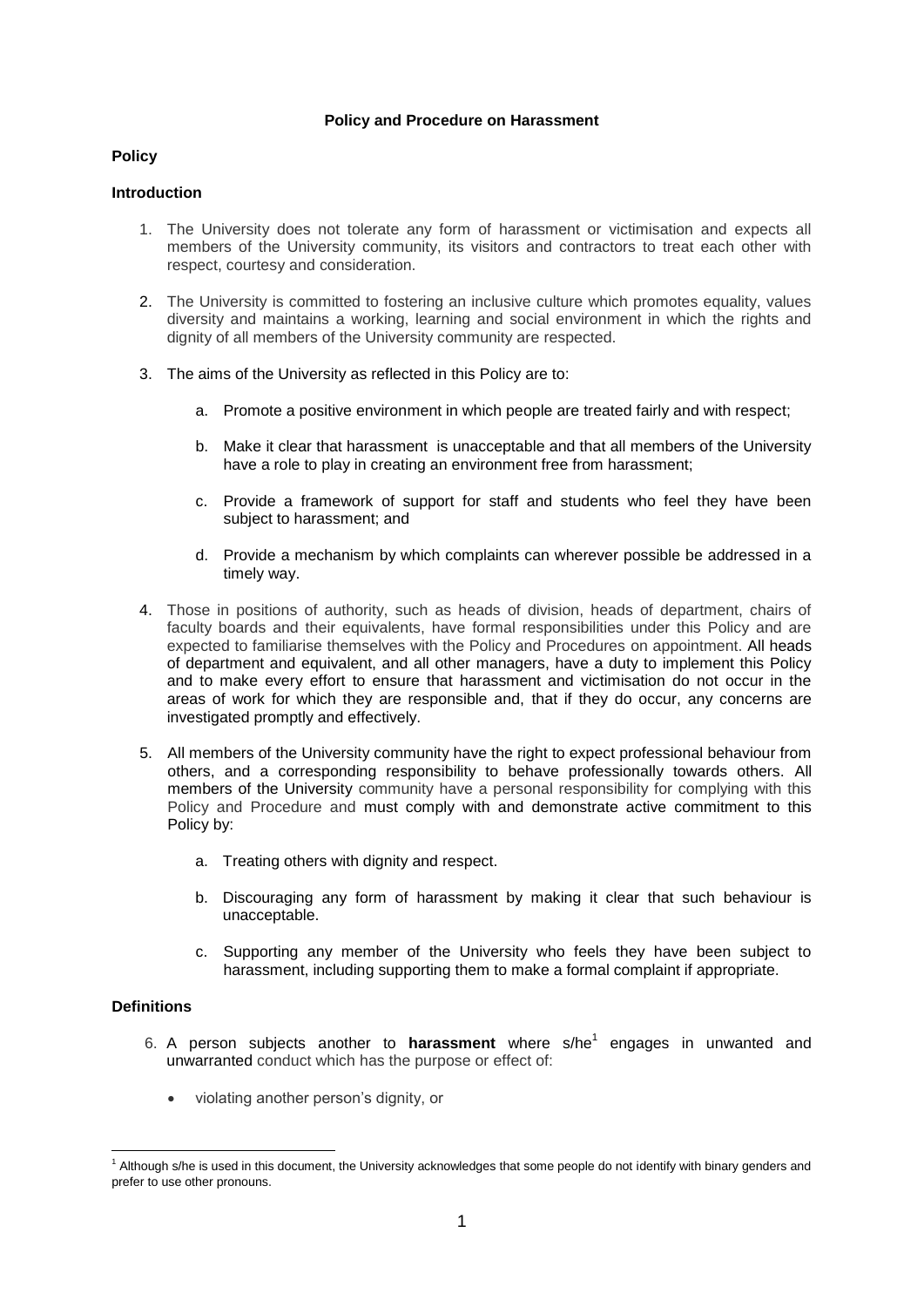creating an intimidating, hostile, degrading, humiliating or offensive environment for another person.<sup>2</sup>

The recipient does not need to have explicitly stated that the behaviour was unwanted.

- 7. Freedom of speech and academic freedom are protected by law though these rights must be exercised within the law. Vigorous academic debate will not amount to harassment when it is conducted respectfully and without violating the dignity of others or creating an intimidating, hostile, degrading, humiliating or offensive environment for them<sup>3</sup>.
- 8. **Bullying** is a form of harassment and may be characterised as offensive, intimidating, malicious or insulting behaviour, or misuse of power through means intended to undermine, humiliate, denigrate or injure the recipient.
- 9. The University seeks to protect any member of the University community from **victimisation**, which is a form of misconduct which may itself result in a disciplinary process. The University will regard as victimisation any instance where a person is subjected to detrimental treatment because s/he has, in good faith:
	- made an allegation of harassment, or
	- indicated an intention to make such an allegation, or
	- assisted or supported another person in bringing forward such an allegation, or
	- participated in an investigation of a complaint, or
	- participated in any disciplinary hearing arising from an investigation, or
	- taken any other steps in connection with this Policy and Procedure, or
	- is suspected of having done so.

#### **Behaviours**

- 10. Harassment may involve repeated forms of unwanted and unwarranted behaviour, but a oneoff incident can also amount to harassment.
- 11. The intentions of the alleged harasser are not always determinative of whether harassment has taken place. The perception of the complainant and the extent to which that perception is in all the circumstances reasonable will also be relevant.
- 12. Being under the influence of alcohol, drugs or otherwise intoxicated is not an excuse for harassment.
- 13. Harassment can take a variety of forms:
	- Through individual behaviour
		- o face to face, either verbally or physically
		- o through other forms of communication, including but not limited to, written communications and communications via any form of electronic media or mobile communications device: such behaviour may also amount to a breach

<sup>-</sup><sup>2</sup> Statute XI: University Discipline [\(www.admin.ox.ac.uk/statutes/352-051a.shtml#\\_Toc28142342](http://www.admin.ox.ac.uk/statutes/352-051a.shtml#_Toc28142342))

<sup>3</sup> NOTE: *Reference to the revised Code of Practice on Freedom of Speech to be made here when that is finalised*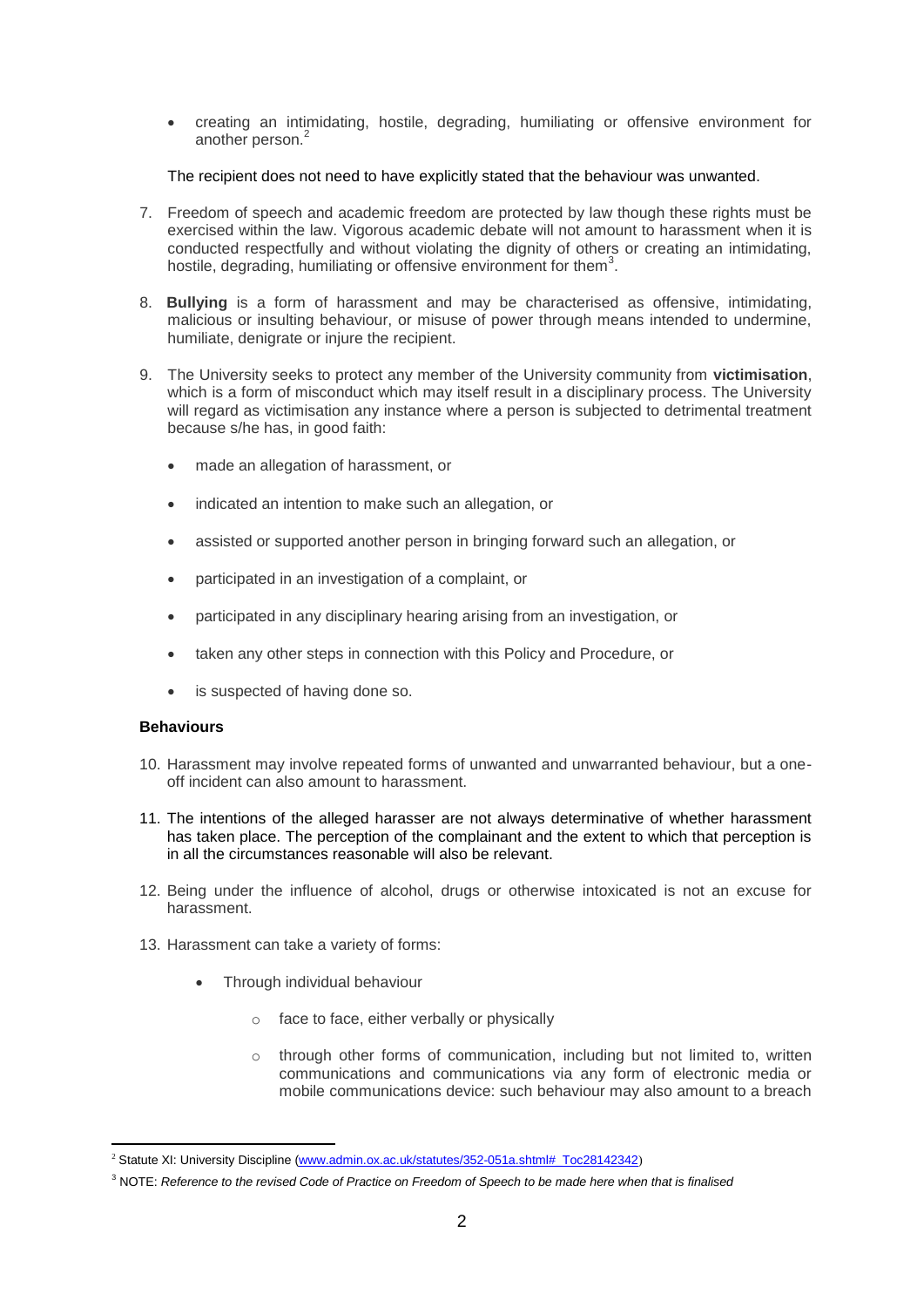of the University's Regulations Relating to the use of Information Technology Facilities.<sup>4</sup>

- o directly to the person concerned, or to a third party
- Through a prevailing workplace or study environment which creates a culture which tolerates harassment or bullying, for example the telling of homophobic or racist iokes.
- 14. Examples of behaviour which **may** amount to harassment under this Policy include (but are not limited to) the following:
	- unwanted physical contact, ranging from an invasion of space to an assault, including all forms of sexual harassment, including:
		- i. inappropriate body language
		- ii. sexually explicit remarks or innuendoes
		- iii. unwanted sexual advances and touching
	- offensive comments or body language, including insults, jokes or gestures and malicious rumours
	- open hostility, verbal or physical threats
	- insulting, abusive, embarrassing or patronising behaviour or comments, humiliating, intimidating, and/or demeaning criticism
	- persistently shouting at, insulting, threatening, disparaging or intimidating an individual
	- constantly criticising an individual without providing constructive support to address any performance concerns
	- persistently overloading an individual with work that s/he cannot reasonably be expected to complete
	- posting offensive comments on electronic media, including using mobile communication devices
	- threatening to disclose, or disclosing, a person's sexuality or disability to others without their permission
	- deliberately using the wrong name or pronoun in relation to a transgender person, or persistently referring to their gender identity history
	- isolation from normal work or study place, conversations, or social events
	- publishing, circulating or displaying pornographic, racist, homophobic, sexually suggestive or otherwise offensive pictures or other materials.
- 15. **Stalking may** also be a form of harassment and may be characterised by any of the following repeated and unwanted behaviours:
	- o Following a person;
	- o Contacting, or attempting to contact, a person by any means;

 $\overline{a}$ 

<sup>4</sup>[www.admin.ox.ac.uk/statutes/regulations/196-052.shtml](http://www.admin.ox.ac.uk/statutes/regulations/196-052.shtml)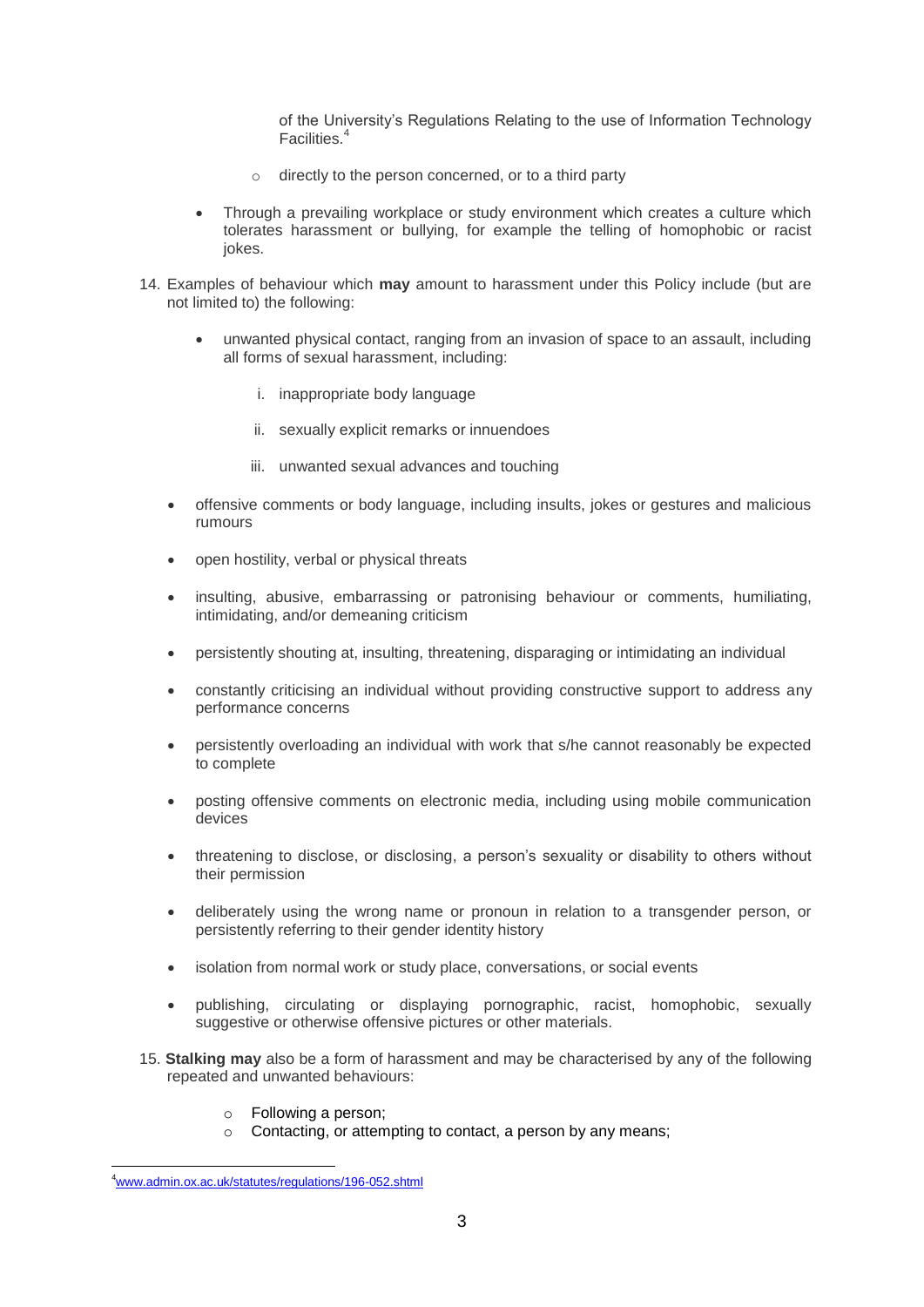- o Publishing any statement or other material
	- Relating or purporting to relate to a person, or
	- Purporting to originate from a person;
- $\circ$  Monitoring the use by a person of the internet, email or any other form of electronic communication;
- o Loitering in any place (whether public or private);
- o Interfering with any property in the possession of a person;
- $\circ$  Watching or spying on a person including through the use of CCTV or electronic surveillance.

#### **Application of the Policy**

- 16. Harassment is a serious offence. Any member of the University community who feels s/he has been subject to harassment can make a complaint via the appropriate Procedure: see [Annexe A](#page-4-0) for the Procedure in relation to complaints about staff; and [Annexe B](#page-9-0) for the Procedure in relation to complaints about students.
- 17. When a criminal offence may have been committed, the relevant harassment Procedure may not be appropriate. These cases will include, but not be limited to, serious assault or threat of serious assault. Student members can seek advice from the Director of Student Welfare and Support Services' office and /or approach the Police directly; and staff members can seek advice from the Director of Human Resources and/or approach the Police directly. Further guidance on dealing with cases of sexual assault or sexual violence is available at [www.admin.ox.ac.uk/eop/harassmentadvice/policyandprocedure.](http://www.admin.ox.ac.uk/eop/harassmentadvice/policyandprocedure)
- 18. Incidents of harassment that occur within the college environment will normally be dealt with under appropriate college procedures, while reflecting the principles of this Policy.
- 19. Any member of the University community who feels s/he has been subject to harassment can contact the Harassment Advisory Service, or their local harassment advisor, for support. The Service is also available to those against whom an allegation of harassment has been made. Other sources of help and advice can be found in [Annexe C,](#page-14-0) and at: www.admin.ox.ac.uk/eop/harassmentadvice.
- 20. If a complainant is deemed to have known or to have reasonably been expected to know that a complaint was unfounded, the allegation of harassment may be judged to be vexatious or malicious, and disciplinary action may be taken against them. No action will be taken if a complaint which proves to be unfounded is judged to have been made in good faith.
- 21. All parties involved in a complaint (including any witnesses who may be interviewed as part of any investigation, or trade union representatives supporting any of the parties) should maintain the confidentiality of the process. Those involved in advising complainants should, where possible, seek the consent of the individual for the onward disclosure of relevant information to those with a clear need to know. Where such consent is not forthcoming, the person entrusted with the information should make it clear that, in exceptional circumstances, it may be necessary to disclose the information, taking account of the duty of care which may be owed to the individual and/or others.
- 22. This Policy and Procedure may be found at [www.admin.ox.ac.uk/eop/harassmentadvice](http://www.admin.ox.ac.uk/eop/harassmentadvice) or are available in hard copy from the Equality and Diversity Unit: tel. 01865 (2)89825 or email [equality@admin.ox.ac.uk.](mailto:equality@admin.ox.ac.uk) Copies in alternative formats are available on request.
- 23. This Policy and Procedure will be subject to regular review by the General Purposes Committee of Council in consultation with the Education and Personnel Committees, the Proctors, and any other appropriate committees.

Policy owner: Personnel Committee (in respect of staff) and Education Committee (in respect of students)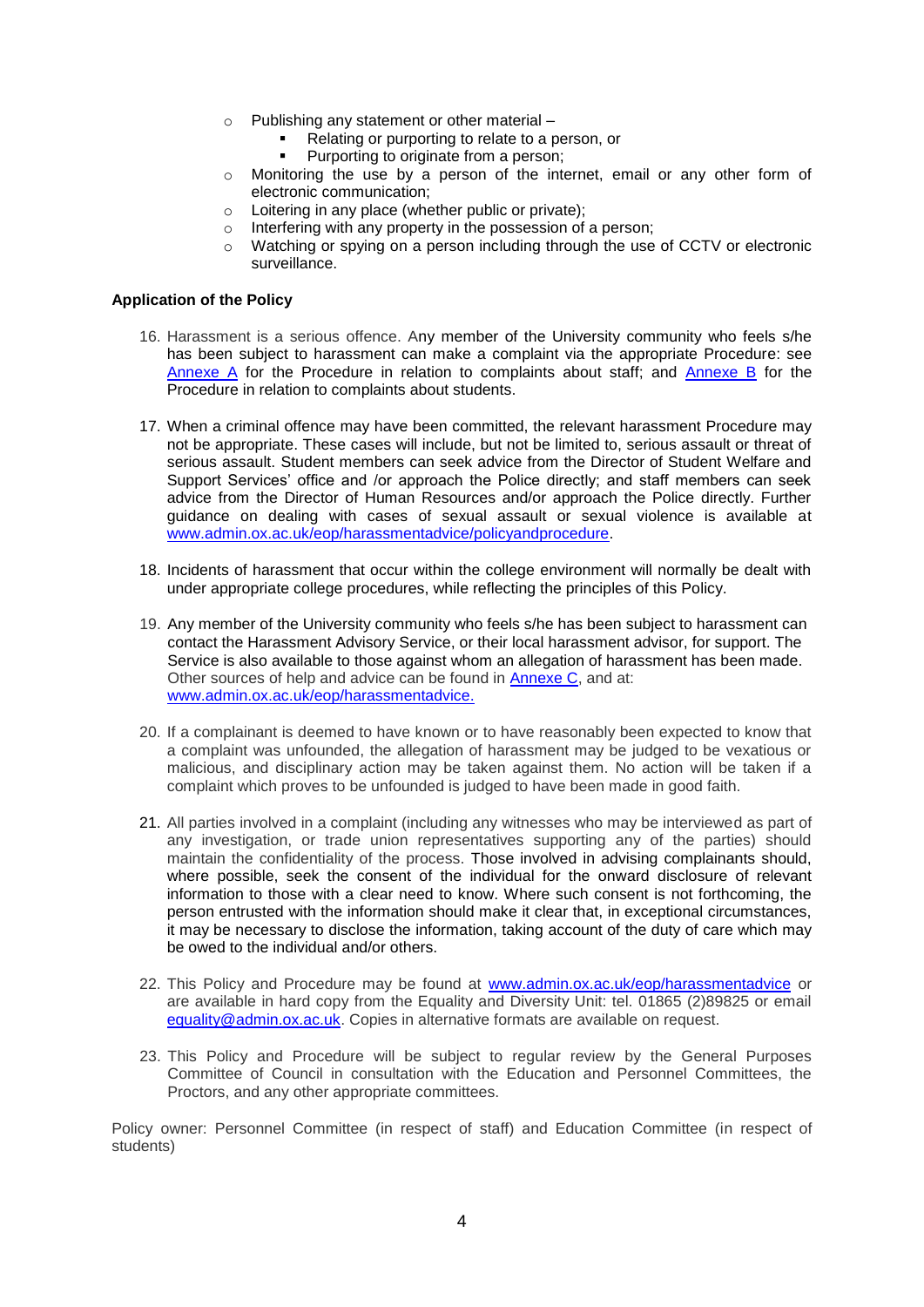# <span id="page-4-0"></span>**Annexe A: Complaints of harassment against University staff—the Staff Procedure**

- 1. The Procedure below applies in all cases where the person who is the subject of the complaint is a member of University staff. The Director of Human Resources will have oversight of all cases, and will take the lead as appropriate in liaising with other parts of the collegiate University.
- 2. Any complaints against college staff will normally be dealt with under the appropriate college procedure.
- 3. The references in this procedure to the 'head of department' should be taken to mean the head of department, faculty board chair, head of division or their equivalent, or the person to whom any of these has formally delegated his/her responsibility<sup>5</sup>. The references also apply where appropriate to the Vice-Chancellor, Pro Vice-Chancellors and Registrar, and other senior University officers.
- 4. Where the complainant is a student, support during this process will be provided by the Director of Student Welfare and Support Services' office<sup>6</sup>.

## **Initial action**

5. The Procedure below assumes that the individual has not been able first to resolve the issue through an informal approach. If a member of staff wishes to seek informal resolution, s/he should approach his or her immediate supervisor, departmental administrator, or head of department or equivalent to ask for help in achieving a resolution of the problem. Students should seek support from the Director of Student Welfare and Support Services' office. At no time should a student or staff member feel obliged to approach an alleged harasser.

#### **Mediation or conciliation**

- 6. In some situations, it may be appropriate to ask the parties to consider entering into a mediation or conciliation process. Although mediation or conciliation may be attempted at any time before or after a formal investigation, it may be particularly helpful if it is considered at an early stage before the formal procedure is invoked.
- 7. In the case of a complaint involving two members of staff, an experienced mediator or conciliator acceptable to both parties will normally be nominated by the Director of Human Resources. In the case of a complaint involving a member of staff and a student, the Director of Human Resources will consult the Director of Student Welfare and Support Services. The mediator or conciliator will meet with the parties separately and as soon as practicable to begin to seek a resolution. The normal expectation is that resolution would be achieved within 20 working days of the initial meetings with the parties (although this time limit may be extended by agreement). Any agreed outcome will normally be recorded in writing.
- 8. All those involved in the mediation or conciliation process must maintain appropriate confidentiality.

#### **Complaints procedure**

9. If informal action does not succeed in resolving the situation, or would not be appropriate given the nature of the complaint, the complainant should make a written complaint to his or her head of department or, if the complainant feels it is not appropriate to approach that person, the relevant head of division (or analogous unit within UAS or ASUC). If any of the

<sup>-</sup><sup>5</sup> Within the University Administration and Services (UAS) the head of department will normally be the director or head of the relevant division or section within UAS. Within ASUC the head of department will normally be the directors of the Bodleian Libraries and the University's museums.

<sup>6</sup> Students can contact the Director of Student Welfare and Support Services' office by e-mail[: director.swss@admin.ox.ac.uk.](mailto:director.swss@admin.ox.ac.uk)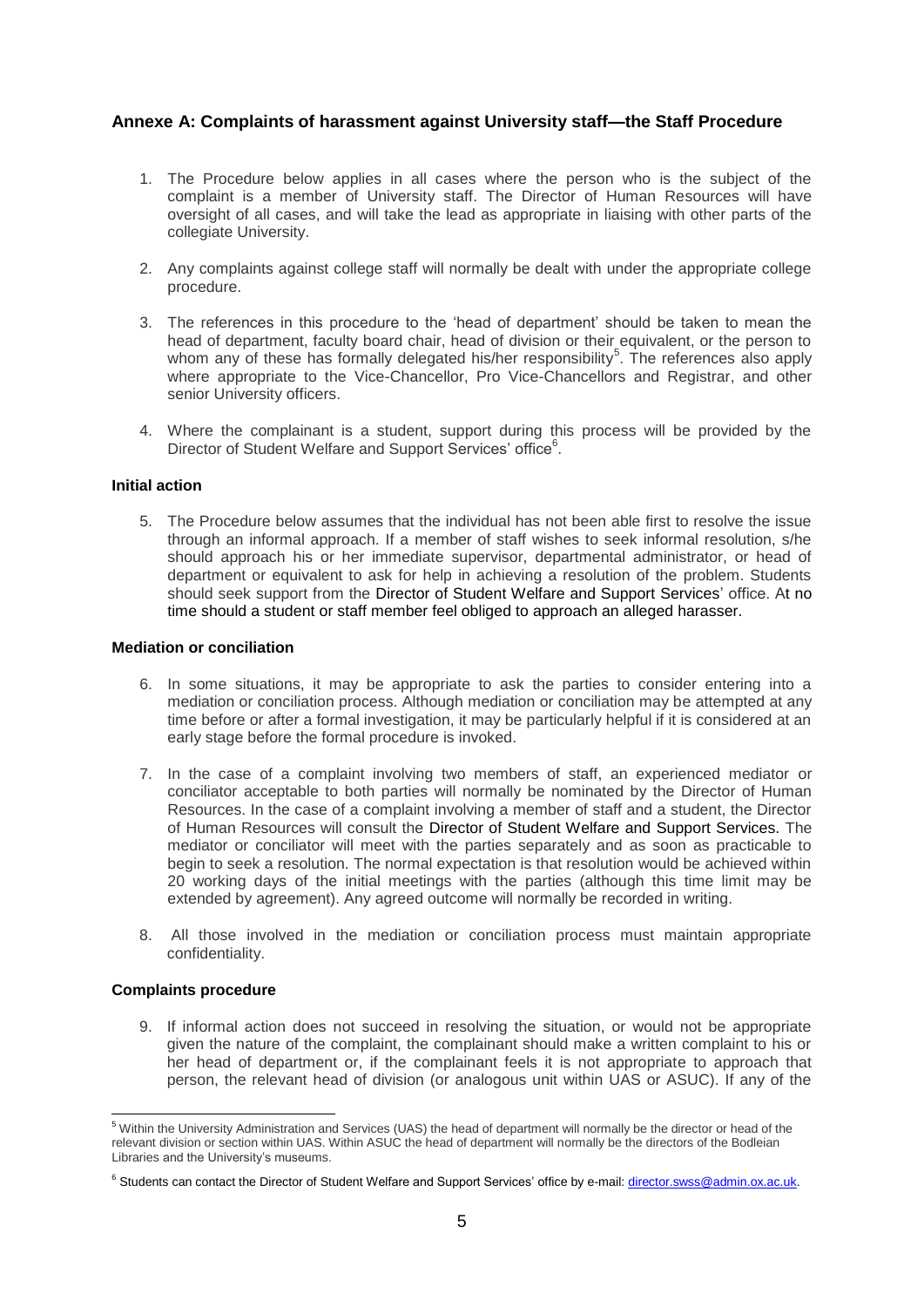parties considers that the head of department has a conflict of interest in the complaint, the complaint may be referred to the head of division. In cases where it is not immediately clear to whom a complaint should be addressed, or if the complainant feels it is not appropriate to approach the head of division or a senior University officer, or wishes to make a complaint against a head of division or senior University officer, advice may be sought from the Director of Human Resources, or in the case of a student complainant, from the Director of Student Welfare and Support Services. Students can seek support from the Director of Student Welfare and Support Services' office when wishing to make a complaint against a member of staff to a head of department, and support will be available to them throughout the complaints process. Staff can seek support from a harassment advisor; if the staff member does not feel comfortable contacting a local advisor in their college or department, they can contact the Harassment Line for details of another advisor (Tel. 01865 270760 or e-mail [harassment.line@admin.ox.ac.uk\)](mailto:harassment.line@admin.ox.ac.uk).

### **Submission of the complaint**

- 10. In the submission to the head of department, the complainant should set out as clearly and succinctly as possible (i) the nature of the behaviour that s/he is concerned about; (ii) the effect of this behaviour on her/him; and (iii) the resolution s/he is seeking. The complaint should include dates and details of any witnesses to any incidents referred to in the complaint, together with any documentary evidence. The complainant should also explain what attempts, if any, have been made to resolve the difficulties and the outcome s/he is seeking.
- 11. A copy of all written complaints should be sent to the Director of Human Resources for information. In the case of a complaint by a student against a member of staff, the Director of Human Resources, with the student's permission, will normally forward the complaint to the Director of Student Welfare and Support Services.
- 12. Every effort will be made to achieve a prompt resolution to the complaint the aim being to conclude the complaint within a period of no more than six weeks. Both the complainant and the person who is the subject of the complaint will be expected to co-operate with the University in achieving that result.
- 13. Both parties to the complaint have the right to be accompanied and supported by a trade union representative<sup>7</sup> or by a colleague of his or her choice from within the University at any meeting held under this procedure. If the complaint involves a student s/he may be accompanied by another student member, a member of Congregation, or a member of staff from OUSU's Student Advice Service. These people must maintain appropriate confidentiality.
- 14. There may be circumstances in which an aggrieved party is not willing, or able, to make a formal complaint but the head of department considers that the implications for the aggrieved person or others actually or potentially affected are serious. This may include cases where other parties, but not the aggrieved party, have made a complaint. In this case, the head of department will consult the Director of Human Resources, and in the case of a student complainant, the Director of Student Welfare and Support Services, and may initiate an investigation and make a decision on further action on the basis of such evidence as is available.

# **Action by the head of department on receipt of a complaint**

 $\overline{a}$ 

15. On receipt of a complaint, the head of department (or his or her nominee) will in consultation with the Director of Human Resources and, in the event of a student complainant, the Director of Student Welfare and Support Services, take such steps as s/he thinks necessary or appropriate to understand the nature of the complaint and the outcome sought including:

<sup>&</sup>lt;sup>7</sup> Information on recognised trade unions at the University is available at www.admin.ox.ac.uk/personnel/staffinfo/joint.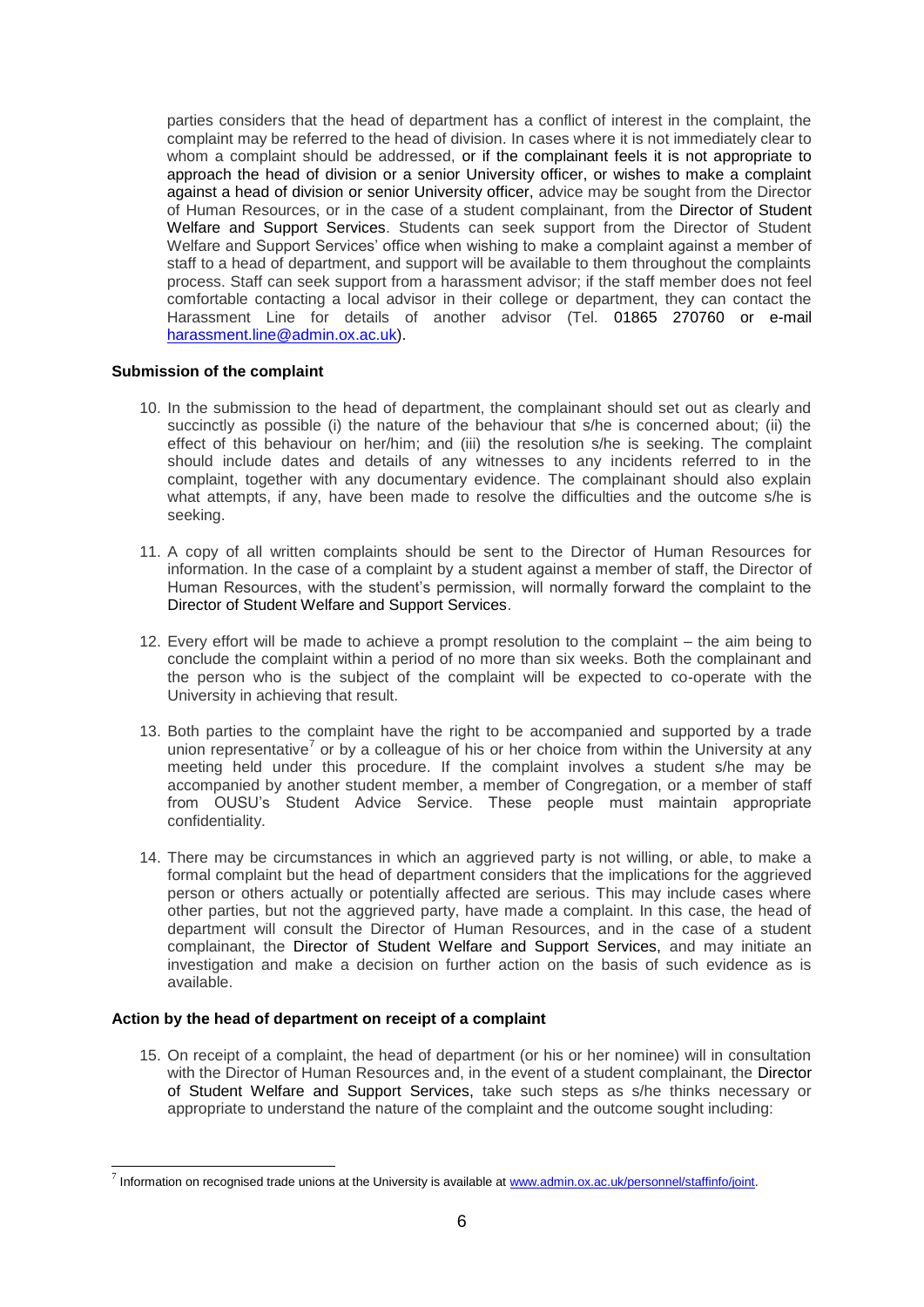- informing the person against whom a complaint has been made of the allegations against him or her;
- meeting separately with the complainant and the alleged harasser (at which meetings they should be provided with the right to be accompanied);
- speaking to other relevant people on a confidential basis; and/or
- obtaining further relevant information.
- 16. The head of department will then decide how to proceed and will inform the parties in writing. S/he may make such enquiries as are necessary to determine the complaint, or may commission an investigation, where circumstances preclude her or him from concluding the matter in a timely fashion.
- 17. The head of department may also determine that immediate interim action is necessary pending the outcome of a formal process.

#### **Investigation**

- 18. The purpose of an investigation is to establish the relevant factual evidence in connection with the allegation(s) made by the complainant. (See section 29 below for the procedure for investigations.)
- 19. As a general rule, the investigator should not have had previous involvement with the issues in the case. The investigation should be concluded as soon as is reasonably practicable. The investigator will prepare a report and may, if specifically requested to do so by the head of department, make recommendations on possible courses of action.
- 20. The head of department will inform the complainant and the person who is the subject of the complaint in writing (i) of the conclusions she or he has reached having reviewed the evidence, including any investigation report; (ii) of the action the head of department intends to take; and (iii) of the reasons for any such action.
- 21. The head of department will also inform any other parties who have been asked to participate in an investigation that the investigation has been concluded.

### **Possible outcomes of a complaint**

22. Depending on the nature of the complaint and the evidence found, including the findings of any investigation report, the head of department, in consultation with the Director of Human Resources and, in the event of a student complainant, the Director of Student Welfare and Support Services, will either:-

> i. Take no further action, other than, where appropriate, implementing or suggesting steps that would help to restore reasonable professional relationships between the parties. This approach will usually be appropriate where the claim(s) of harassment are considered to be unfounded and where there is a continuing relationship between the parties.

*or*

ii. Initiate resolution of the issues (e.g. by requiring that certain individuals undergo specific training, or implementing practical arrangements to improve professional relationships). If a successful resolution is achieved the case will be closed, but the situation will be monitored for an appropriate period. This approach will usually be appropriate where the evidence does not support a claim of harassment but it is clear that either party has demonstrated behaviours that are likely to lead to further issues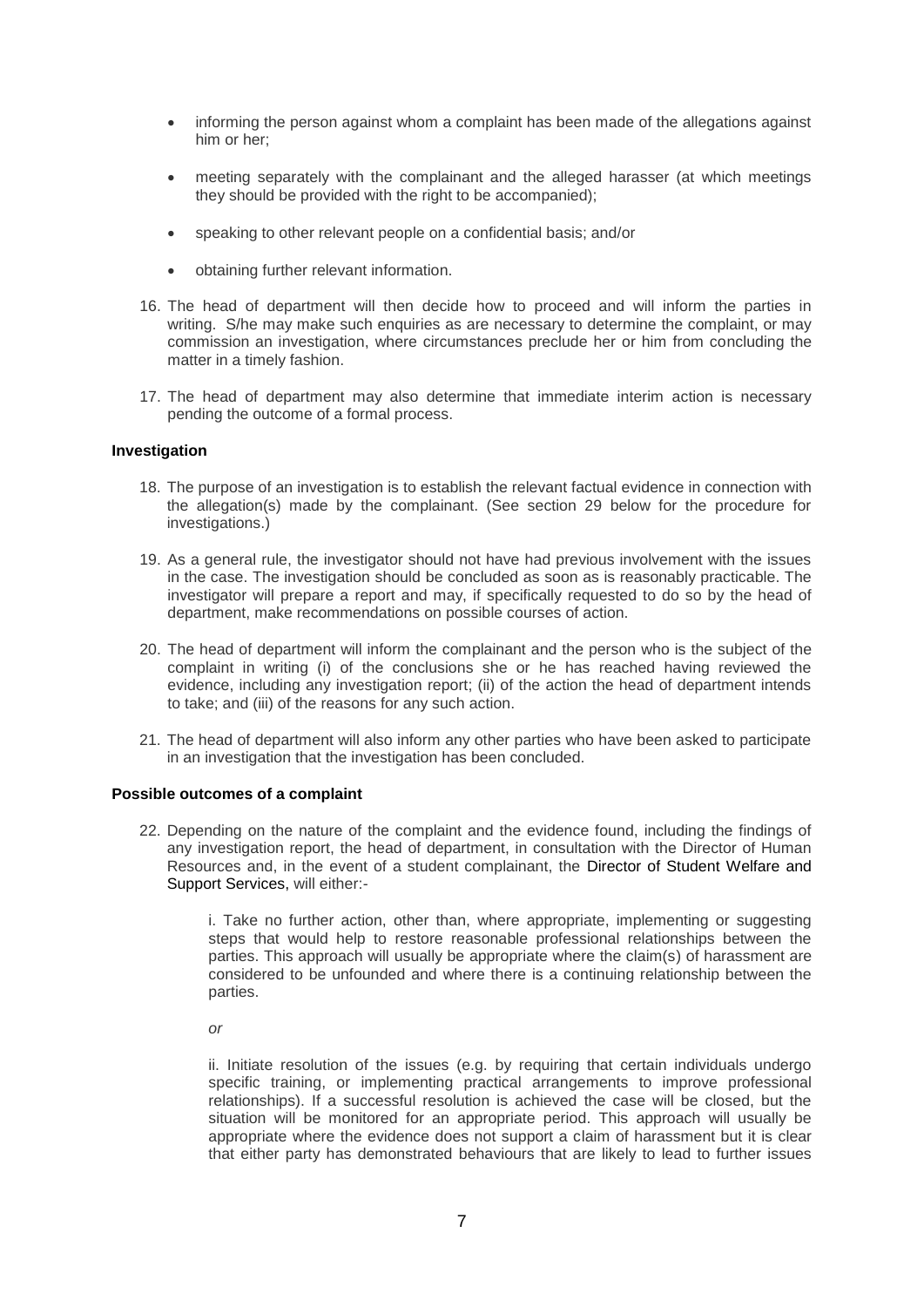between them if unresolved or, alternatively, that there are structural issues within a department that require management attention.

*or*

iii. Institute disciplinary proceedings where the head of department is reasonably satisfied that there is evidence to support allegations of harassment of a sufficiently serious nature that should be further examined through the disciplinary process. In this event, the head of department will determine what intermediate measures are necessary, including any re-allocation of duties, in consultation as appropriate with the relevant college.

*or*

iv. In rare cases disciplinary action may be instituted against the complainant if the head of department is satisfied that the complaint of harassment is unfounded and not made in good faith.

### **Appeal from the head of department's decision**

23. If either party does not accept the outcome of the complaint (including any judgement that the complaint was vexatious), s/he may invoke the relevant grievance or complaint procedure<sup>8</sup> within the time scales specified in that procedure save that where the decision is to refer the matter for disciplinary action, any matters of dispute will usually be considered as part of that person's response to the disciplinary proceedings.

### **Confidentiality**

- 24. Information concerning allegations of harassment must so far as reasonably possible be held in confidence by those to whom it is divulged. Unnecessary disclosure of such allegations may attract disciplinary sanction. Information will be shared on a need-to-know basis, including as appropriate with the individual against whom a complaint is brought. Once a formal complaint is pursued, it is likely to be appropriate and/or necessary for certain information to be provided to others within the University, within certain colleges, or to external bodies.
- 25. Those to whom disclosure may be made outside the University include the police, the Office of the Independent Adjudicator ("OIA") and the civil and criminal courts. The University will not normally report a matter to the police without the complainant's agreement, except in those rare circumstances where there is sufficient evidence to suggest that an individual poses an extreme risk.

### **Records**

- 26. The University and all those involved in this process must comply with the principles of the Data Protection Act 1998<sup>9</sup>. These include ensuring that personal data is kept accurate and up-to-date, held securely, and not kept for longer than necessary.
- 27. Those interviewed in the course of any investigation will be asked to review the notes of their individual discussions with the investigator as soon as is reasonably possible in order to comment on any inaccuracies or omissions.

<sup>&</sup>lt;u>met</u><br>In the case of a staff complainant, this would be the appeal stage of the appropriate grievance procedure. For academic related staff see www.admin.ox.ac.uk/personnel/staffinfo/handbook\_acrel and for support staff see www.admin.ox.ac.uk/personnel/staffinfo/handbook\_support. A student complainant would need to appeal to the Registrar, normally within one month of being informed of the outcome of the complaint.

<sup>&</sup>lt;sup>9</sup> The University's Data Protection policy is available at: [www.admin.ox.ac.uk/councilsec/compliance/dataprotection](http://www.admin.ox.ac.uk/councilsec/compliance/dataprotection)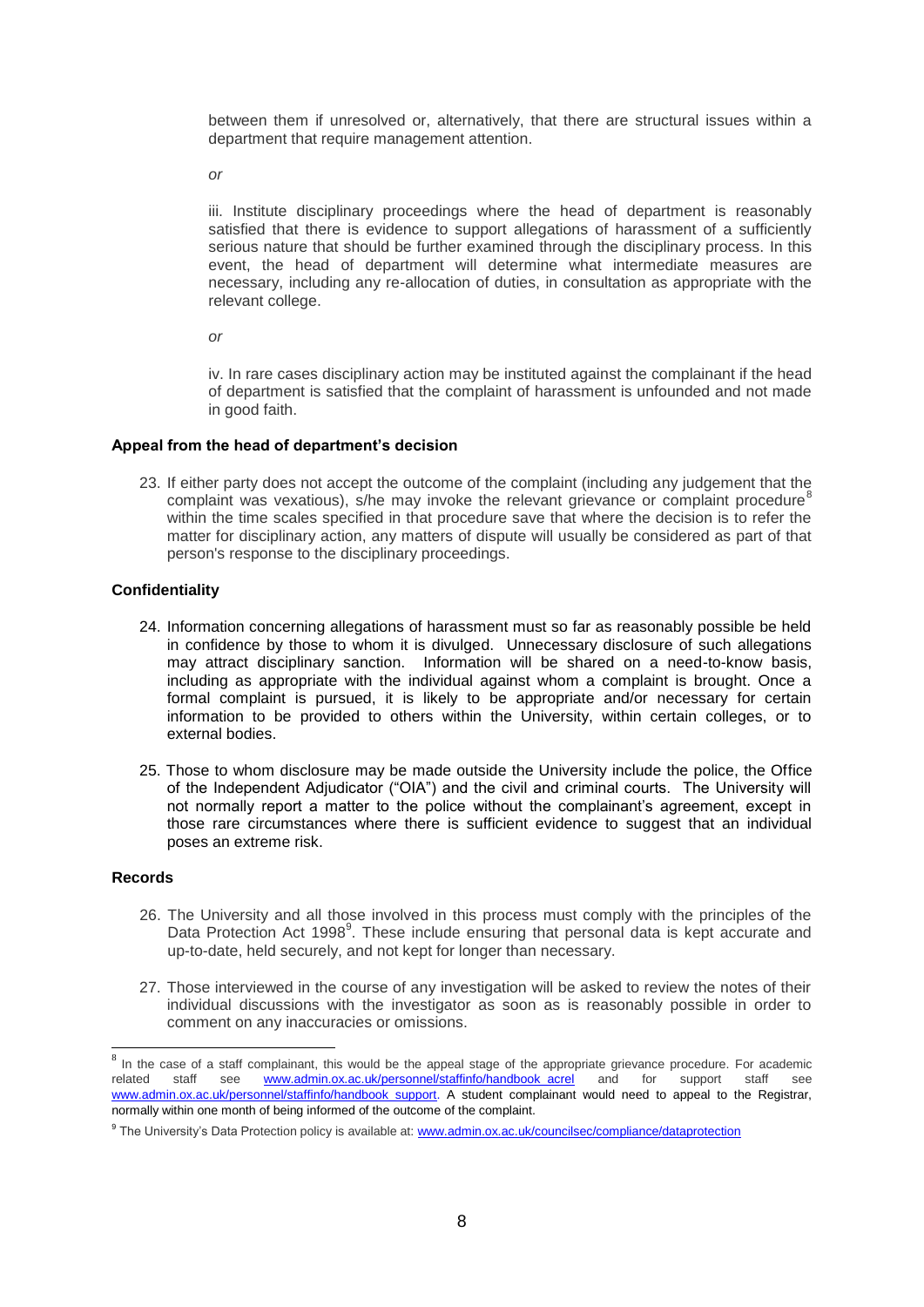28. The Director of Human Resources, and if the student is a complainant, the Director of Student Welfare and Support Services, should be consulted about filing and retaining any notes and documents, all of which must be held in confidence.

#### **Investigations**

- 29. The procedure for an investigation will normally be as follows, but may be adapted by the investigator to meet the needs of the case:
	- a. The investigator will meet the complainant to confirm the details of the complaint.

b. The complaint as clarified will be forwarded to the person complained against together with any other relevant material that the investigator has.

c. The investigator will interview, where reasonably practicable, individuals identified by the complainant as having relevant evidence.

d. The investigator will meet the person complained against to hear his/her response to the complaint and any further evidence that has come to light.

e. The investigator will interview, where reasonably practicable, individuals identified by the person complained against as having relevant evidence.

f. Having considered all the evidence, including any relevant documents, the investigator will prepare a written report of her/his findings, in relation to which s/he may check relevant sections in draft with the parties before finalising.

g. The report will be forwarded to the head of department, usually with a copy to the Director of Human Resources, and, if the complainant is a student, normally to the Director of Student Welfare and Support Services. In cases involving students, consent should be sought from the complainant to inform his or her college if appropriate. The Director of Student Welfare and Support Services will ensure that appropriate support is available to students following an investigation.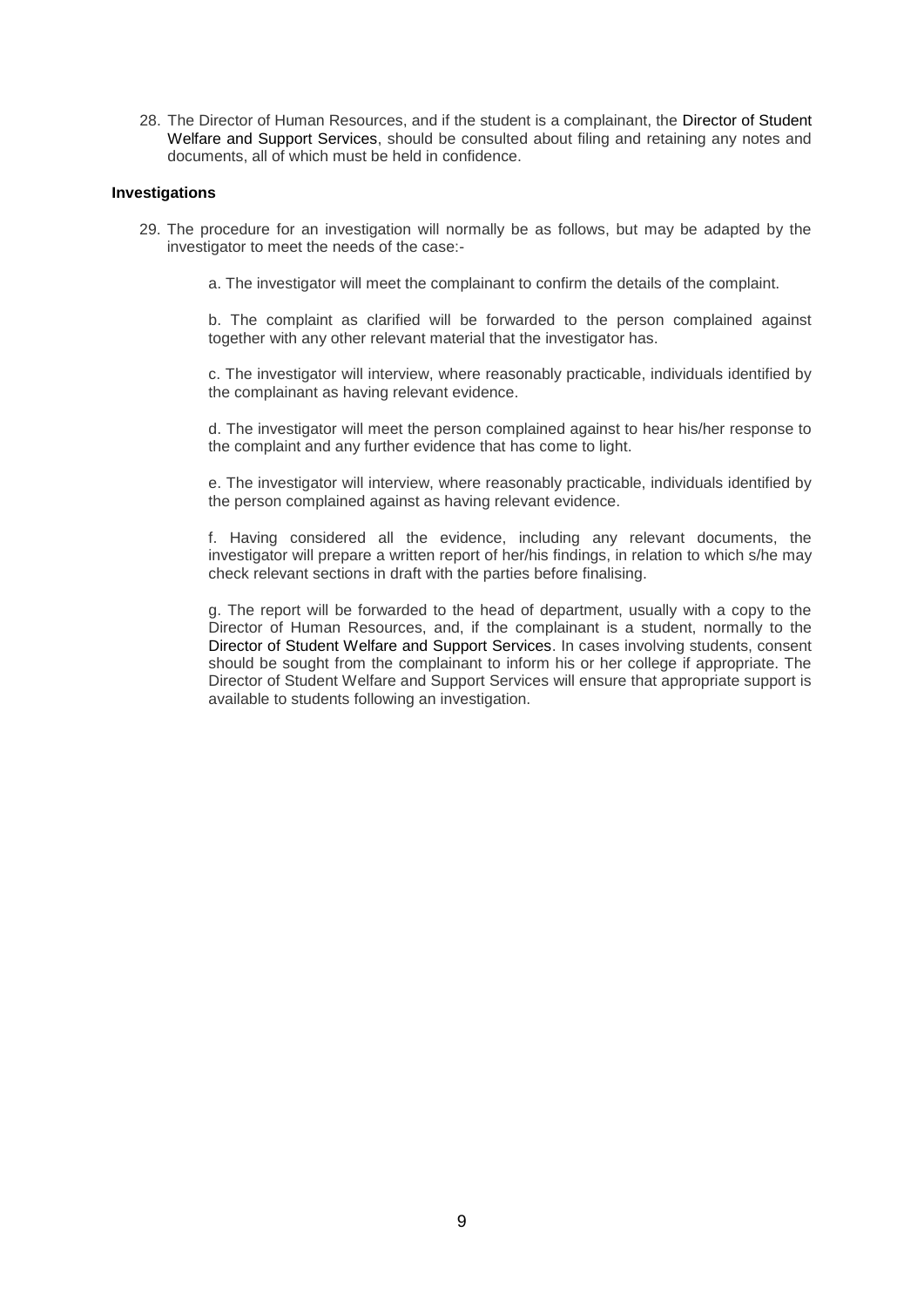# <span id="page-9-0"></span>**Annexe B: Complaints of harassment against students—the Student Procedure**

- 1. This Procedure is designed to deal with student complaints of harassment by other students that arise in a University context. Complaints of harassment against students which arise purely within the college environment will normally be dealt with under appropriate college procedures (see [www.admin.ox.ac.uk/eop/harassmentadvice/collegeharassmentpolicies](http://www.admin.ox.ac.uk/eop/harassmentadvice/collegeharassmentpolicies) ), while reflecting the principles of the University harassment Policy. Complaints of harassment brought by students against University staff will be dealt with under the staff Procedure, but with the students supported by the Director of Student Welfare and Support Services.
- 2. If a member of staff wishes to make a complaint of harassment against a student, this will normally be dealt with through [Statute XI.](http://www.admin.ox.ac.uk/statutes/352-051a.shtml#_Toc28142342) In the first instance, a member of staff should seek support and guidance from his/her head of department or line manager.
- 3. All references within this Procedure to the Director of Student Welfare and Support Services should be understood to refer to the Director or his/her nominee. The Director of Student Welfare and Support Services' office can provide support to students, and to staff requiring advice on student cases. The Director will have oversight<sup>10</sup> of all cases referred to his/her office under this Procedure, and will take the lead as appropriate in liaising with other parts of the collegiate University. The Director will act as a source of information and advice for the collegiate University on student cases of harassment, and will make referrals as appropriate. S/he will also be responsible for recording and reporting of cases referred to her/his office under this Procedure.
- 4. In serious cases, it is likely to be appropriate to proceed directly to stages 2 and 3 of this Procedure.
- 5. This Procedure may not be applicable where the allegations are of behaviours that may attract criminal sanction. These cases may include, but are not limited to, serious assault or threat of serious assault. This Procedure therefore focuses on complaints of harassment which can be dealt with within the University environment. However, it also includes the procedure for informing and receiving support from the University in cases where there is police involvement.
- 6. This Procedure is separate from Statute XI on University Discipline. Complaints of harassment made under stage 3 of this Procedure (formal written complaint) may sometimes result, following an investigation, in a decision that the alleged harasser should face disciplinary procedures under Statute XI.

### **Stage 1—Informal action**

- 7. In some cases, a student who feels that s/he is being harassed by another student may feel able to approach the person in question to explain what conduct s/he finds upsetting, offensive or unacceptable, and to ask that person to refrain from that behaviour. At no time should a student feel obliged to approach an alleged harasser, and the University does not wish to suggest that a student who feels that s/he has been harassed is responsible for rectifying the situation. It may often be appropriate to proceed directly to stages 2 and 3 of the procedure.
- 8. Before taking informal action, the student could discuss the situation with a harassment advisor. If the student does not feel comfortable contacting a local advisor in their college or department, they can contact the Harassment Line for details of another advisor (Tel. 01865 270760 or e-mail [harassment.line@admin.ox.ac.uk\)](mailto:harassment.line@admin.ox.ac.uk). Harassment advisors will not approach the alleged harasser on behalf of an individual. Details of the role of the harassment advisor can be found at [www.admin.ox.ac.uk/eop/harassmentadvice/advisornetwork](http://www.admin.ox.ac.uk/eop/harassmentadvice/advisornetwork) .

<sup>-</sup><sup>10</sup> Oversight in this context refers to the Director of Student Welfare and Support Services being aware of all cases so as to ensure the provision of appropriate support to students.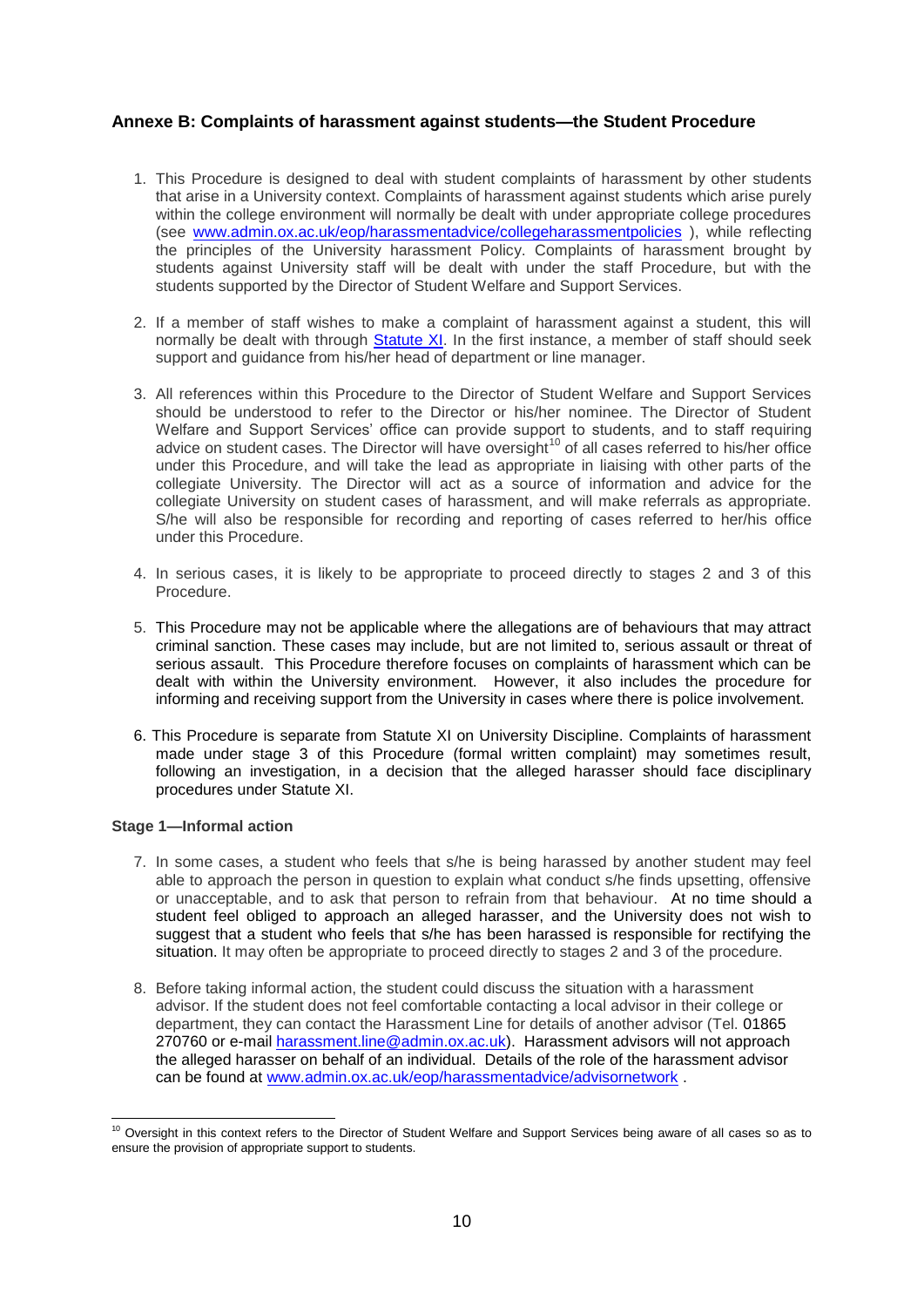- 9. Other sources of advice when considering informal resolution include college Deans or other college officers with pastoral responsibilities, JCR and MCR welfare representatives, Student Peer Supporters, and OUSU's Student Advice Service (Tel. 01865 288466 or e-mail [advice@ousu.org\)](mailto:advice@ousu.org).
- 10. These sources of support and advice are also available to students who have been accused of harassment.

# **Stage 2—Student Welfare and Support Services**

- 11. If informal action does not succeed in resolving the situation, or would not be appropriate given the nature of the behaviour, the Director of Student Welfare and Support Services' office is available for support and advice to any student who feels that s/he is being harassed. Students can contact the Director of Student Welfare and Support Services' office by e-mail: [director.swss@admin.ox.ac.uk.](mailto:director.swss@admin.ox.ac.uk)
- 12. The Director of Student Welfare and Support Services' office will refer the student to a staff member trained in dealing with harassment cases. This staff member will be available to support the student throughout the process, including if s/he decides to move to stage 3 and make a formal complaint, and will also provide support following the outcome of any formal complaint. The Director of Student Welfare and Support Services will oversee all cases referred to his/her office, and will advise and take action as appropriate. Actions taken will vary depending on the case. Actions taken by the trained staff member may include:
	- Giving advice on options for ways to proceed, and helping the student to make decisions on the action s/he wants to take
	- Referring the student to appropriate support services (such as the Student Counselling Service).

Actions taken by the Director of Student Welfare and Support Services may include:

- Facilitating a mediation or conciliation process between the student and the alleged harasser, if both parties agree. An experienced mediator or conciliator acceptable to both parties will normally be nominated by the Director of Student Welfare and Support Services. The mediator or conciliator will meet with the parties separately and as soon as practicable to begin to seek a resolution. The normal expectation is that resolution would be achieved within 20 working days of the initial meetings with the parties (although this time limit may be extended by agreement). Any agreed outcome will normally be recorded in writing. All those involved in the mediation or conciliation process must maintain appropriate confidentiality
- Referring a case to a college, if it transpires that the alleged harassment did in fact take place purely within the college environment
- Ensuring that relevant members of staff within the collegiate University are informed of the case if appropriate, with the student's consent, and having due regard for obligations of confidentiality owed to others.
- 13. Support from the Director of Student Welfare and Support Services' office is also available to students against whom complaints of harassment have been made. Actions taken will vary depending on the case, but the support will be equivalent to that available to a student who feels that s/he is being harassed by another student, including referral to appropriate support services, and facilitation of a mediation or conciliation process if both parties agree. The Director of Student Welfare and Support Services will ensure that, where a complainant and a student complained against are both seeking support, they will be dealt with by different members of staff, who will maintain appropriate confidentiality.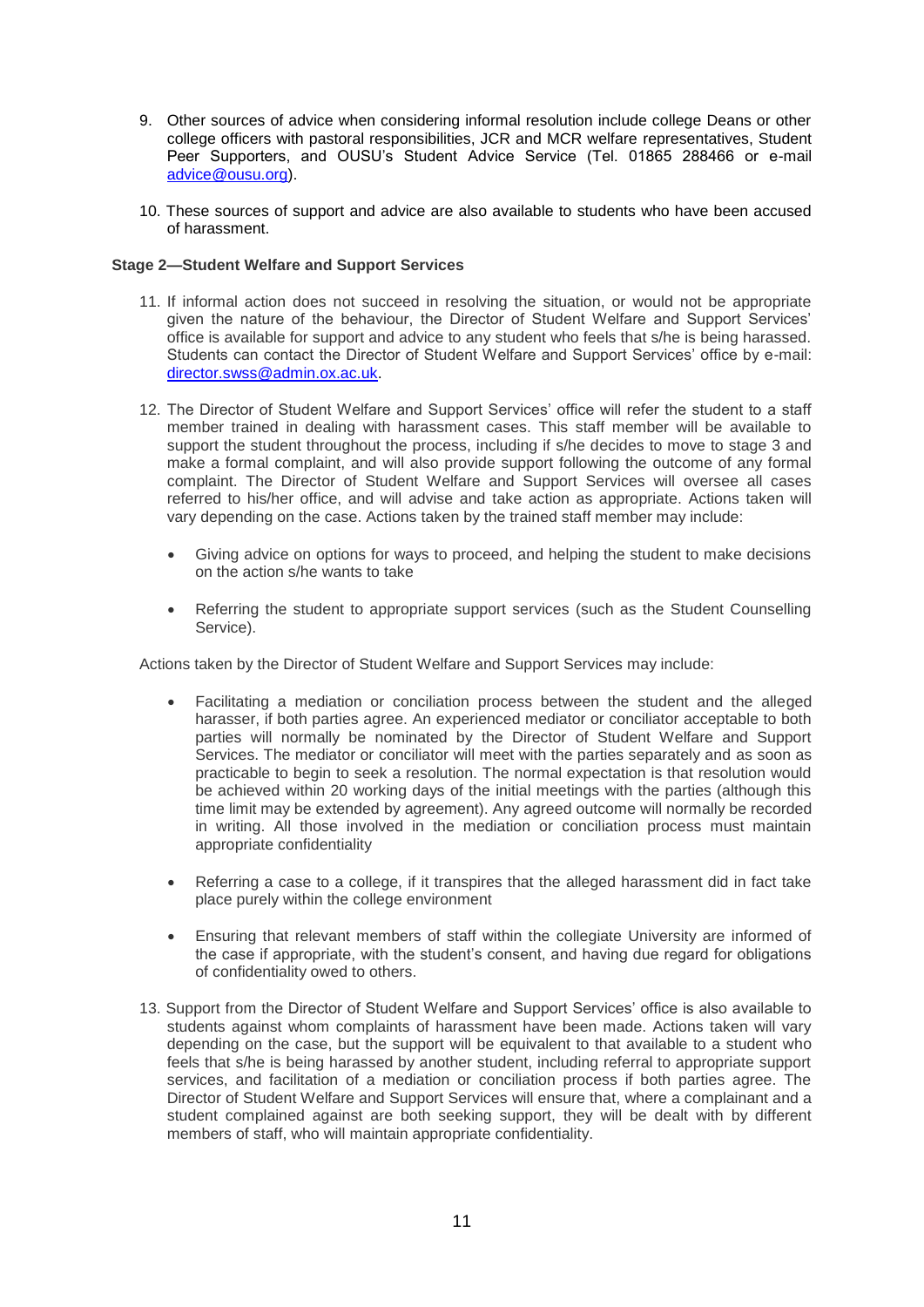- 14. Support from the Director of Student Welfare and Support Services' office is also available to students who wish to make or have made a complaint of harassment against a member of staff, under the staff Procedure in [Annexe A.](#page-4-0)
- 15. Brief records will be kept of all meetings held and actions taken in relation to the case at this stage. These records will be managed in accordance with the principles of the Data Protection Act  $1998<sup>11</sup>$ . These include ensuring that personal data is kept accurate and up-todate, held securely, and not kept for longer than necessary.

# **Stage 3—Formal written complaint**

- 16. If action taken at stages 1 or 2 does not succeed in resolving the situation, or would not be appropriate given the nature of the complaint, the student should make a formal written complaint to the Proctors. In some cases, it will be appropriate to proceed directly to this stage. In these cases, if the complainant has not already contacted the Director of Student Welfare and Support Services' office, the Proctors will normally seek consent from the complainant to refer her/him, so that s/he can be offered appropriate support from a trained member of staff.
- 17. The complaint should normally be made as soon as possible after the event(s) to which it refers, or normally within one month of the completion of any resolution attempts made at stages 1 and 2.
- 18. The complainant should set out as clearly and succinctly as possible (i) the nature of the behaviour that s/he is concerned about; (ii) the effect of this behaviour on her/him; and (iii) where possible, the resolution s/he is seeking. The complaint should include dates and details of any witnesses to any incidents referred to in the complaint, together with any documentary evidence. The complainant should also explain where appropriate any attempts that have been made to resolve the difficulties and, where possible, the outcome s/he is seeking. If the complainant has already made a statement about the behaviour under stage 2, this may be sent as their formal written complaint, with the proviso that the Proctors may request further information.
- 19. One of the Proctors, or another person appointed by them, independent of the college and department/faculty of the students involved, will investigate the case to establish the relevant factual evidence and decide on any actions which should be taken. This may include holding meetings with both the complainant and the alleged harasser, and speaking to other relevant people on a confidential basis. At all times both parties will have the right to be accompanied at meetings. This could be by a member of Congregation or a member of staff from OUSU's Student Advice Service.
- 20. Every effort will be made to achieve a prompt outcome to the complaint the aim being to conclude the complaint within a period of one month. Both the complainant and the student who is the subject of the complaint will be expected to co-operate with the University in achieving that result. If it is not possible to resolve the issue within this timeframe, for example for reasons of complexity or the absence of relevant parties from Oxford, both parties will be kept informed.
- 21. At all times both the complainant and the student complained against will be kept informed of proceedings, and will be referred as appropriate to sources of support and advice. Both parties will be informed in writing of the outcome of the investigation of the complaint.
- 22. In some circumstances, in the interests of the complainant and/or the student complained about, it may be necessary for interim action to be taken, pending the outcome of the investigation. This may include making arrangements to limit contact between the parties concerned.

<sup>&</sup>lt;sup>11</sup> The University's Data Protection policy is available at: [www.admin.ox.ac.uk/councilsec/compliance/dataprotection](http://www.admin.ox.ac.uk/councilsec/compliance/dataprotection)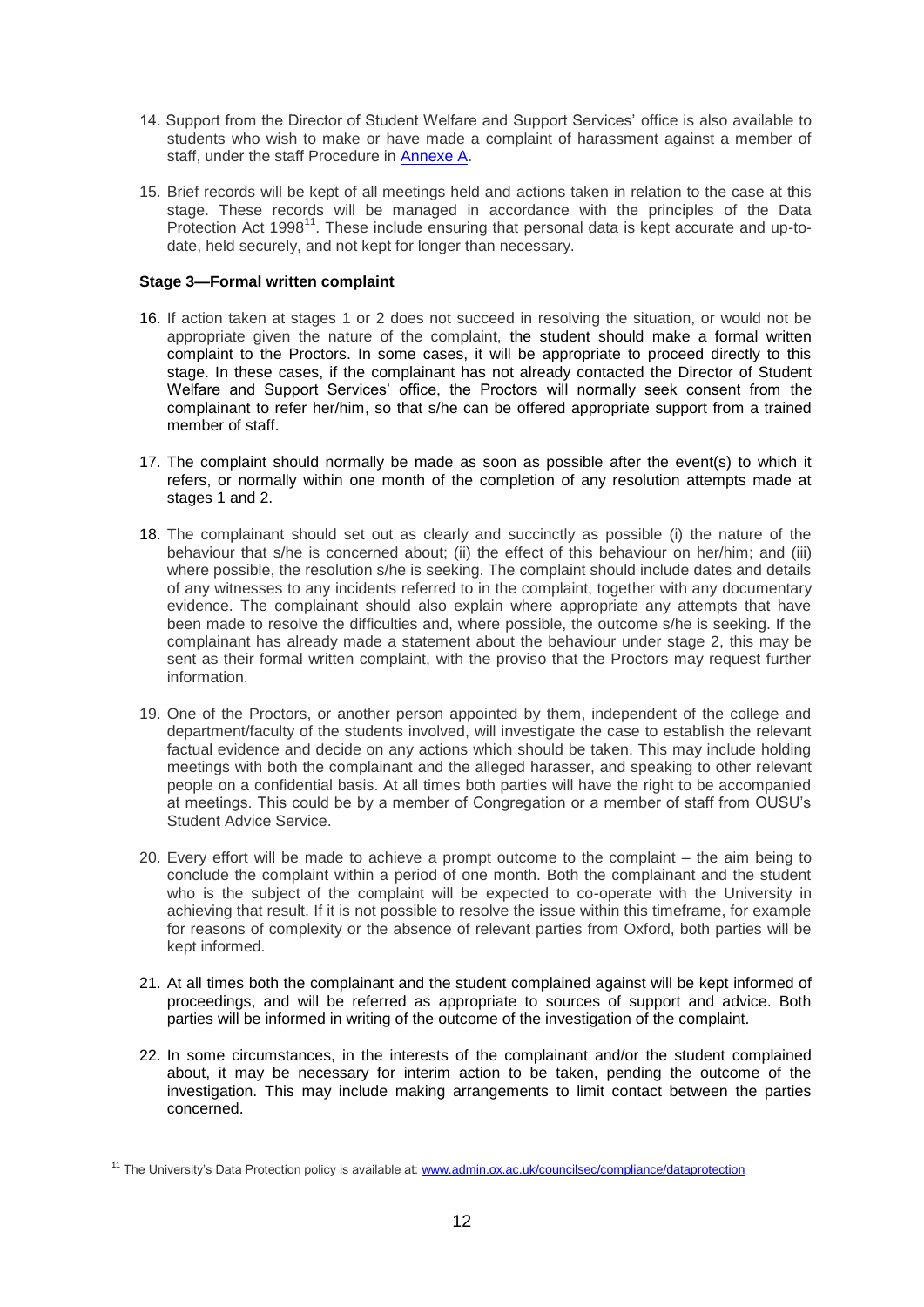- 23. Investigation of a formal written complaint of harassment may result in:
	- Deciding that the alleged harasser should face disciplinary procedures under Statute XI
	- Recommending to a department/faculty or college actions to take, including making arrangements to limit contact between the parties concerned. The head of department or Head of House will have responsibility for implementing and monitoring any actions, and for reporting to the Proctors that action has been taken. The Director of Student Welfare and Support Services will be available to advise departments/faculties and colleges
	- Referring either or both parties to appropriate support services
	- Referring a case back to the Director of Student Welfare and Support Services' office, for the complainant to receive support from a trained member of staff
	- Referring a case to a college, if it transpires that the alleged harassment did in fact take place purely within the college environment
	- Taking no further action other than, where appropriate, implementing or suggesting steps that would help to restore reasonable relationships between the parties. This approach will usually be appropriate where the claim(s) of harassment are considered to be unfounded and where there is a continuing relationship between the parties
	- In rare cases disciplinary action may be instituted against the complainant if there is evidence that the complaint of harassment is unfounded and not made in good faith.
- 24. If the complainant is not satisfied with the outcome following the investigation of the formal written complaint, s/he may be able to apply to the Office of the Independent Adjudicator for Higher Education (OIA) for a review of the case. S/he must do so within three months of the date of the Completion of Procedures letter.
- 25. The Director of Student Welfare and Support Services will be kept informed of the outcomes of all formal written complaints of harassment made to the Proctors under stage 3 and will take such action, including informing others, and arranging for support for all parties following the outcome, as may be appropriate in the circumstances.

# **Referrals**

 $\overline{a}$ 

- 26. On occasion, complaints of harassment which should be considered under this Procedure may be made to staff other than the Director of Student Welfare and Support Services' office or the Proctors. In this situation, staff should explain the Procedure, and ask the complainant if they would like the case referred to the Director of Student Welfare and Support Services' office, so that they can receive support from a trained staff member, or whether they would like it referred to the Proctors as a formal written complaint.
- 27. If a student does not wish to seek support and advice, or to make a complaint, under stages 2 or 3 of this Procedure, or if there are queries about the procedure to be followed, staff can contact the Director of Student Welfare and Support Services' office for advice on a confidential basis.<sup>1</sup>
- 28. There may be occasions where a student does not wish to seek support and advice or to make a complaint under stages 2 or 3 of this Procedure, but where the Director of Student Welfare and Support Services or the Proctors consider that the implications for the individual and/or for others actually or potentially affected are serious. This may include cases where other parties, but not the aggrieved party, have made a complaint. In such circumstances the Director may ask the Proctors to initiate an investigation and make a decision on further action on the basis of such evidence as is available, or the Proctors may themselves decide

 $12$  Any member of the University can also contact the Proctors for advice and information on any matter.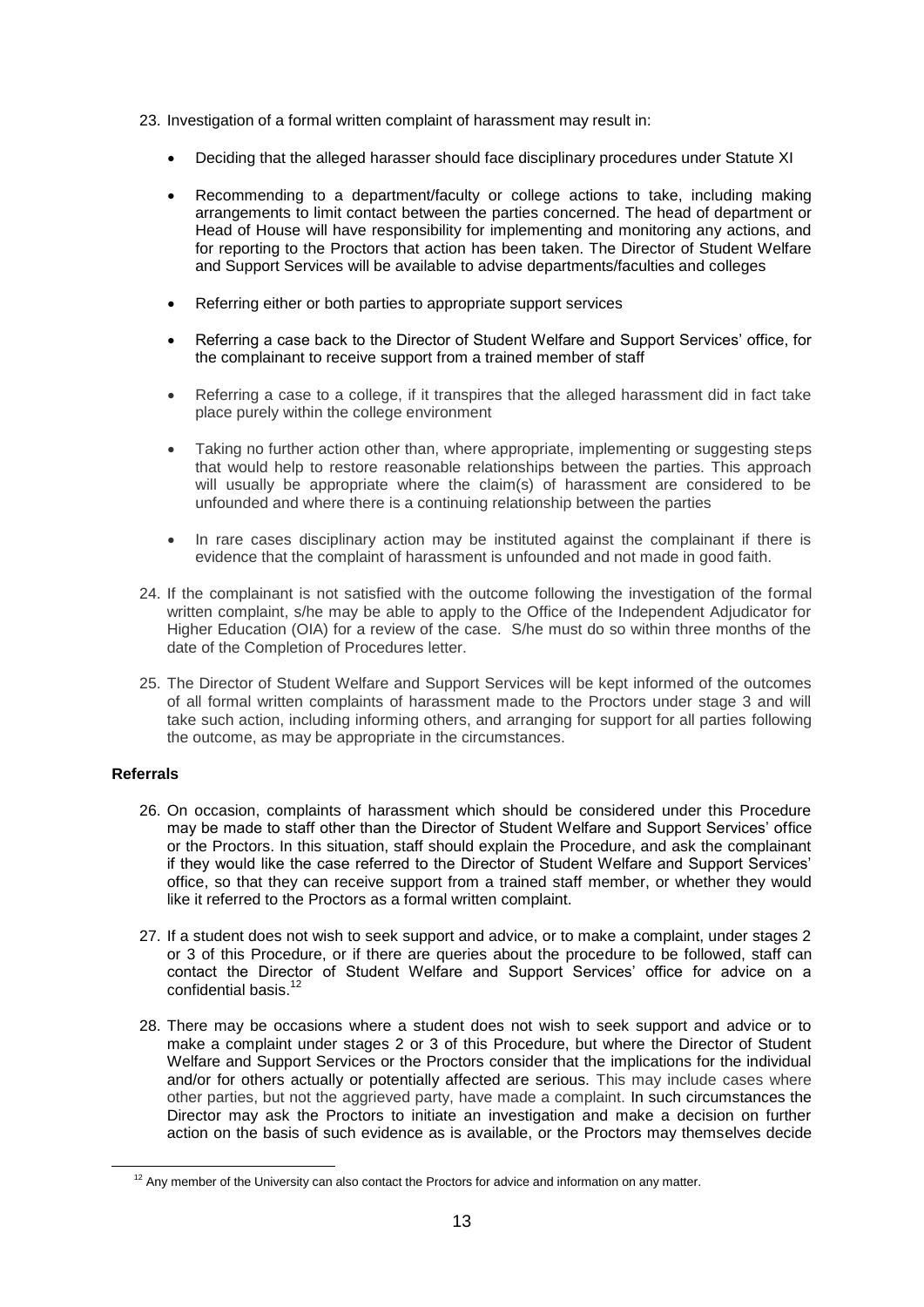to initiate such an investigation. The individual's consent will normally be sought if disclosure is to be made, and a decision on disclosure would be made at a senior management level.

#### **Potentially criminal misconduct**

- 29. This Procedure may not be applicable where the allegations are of behaviours that may attract criminal sanction. This would include, but would not be limited to, cases of serious assault or threat of serious assault. In the first instance such allegations will normally be a matter for police investigation and action.
- 30. Support for any student affected by such an incident may be sought from the office of the Director of Student Welfare and Support Services.
- 31. In addition the Director of Student Welfare and Support Services will consider whether it is appropriate to make recommendations to appropriate bodies regarding arrangements that would have the purpose of limiting contact between students for so long as may be considered reasonably necessary<sup>13</sup>. Further guidance on cases of sexual assault and sexual violence, including support available, is available at [www.admin.ox.ac.uk/eop/harassmentadvice/policyandprocedure](http://www.admin.ox.ac.uk/eop/harassmentadvice/policyandprocedure) . Issues including but not limited to those around teaching, examinations and accommodation/social activity may need to be considered.

# **Confidentiality**

- 32. Information concerning allegations of harassment must so far as reasonably possible be held in confidence by those to whom it is divulged. Unnecessary disclosure of such allegations may attract disciplinary sanction. Information will be shared on a need-to-know basis. Once a formal complaint is pursued, it is likely to be appropriate and/or necessary for certain information to be provided to others within the University, within certain colleges, or to external bodies.
- 33. Those to whom disclosure may be made outside the University include the police, the Office of the Independent Adjudicator ("OIA") and the civil and criminal courts. The University will not normally report a matter to the police without the complainant's agreement, except in those rare circumstances where there is sufficient evidence to suggest that an individual poses an extreme risk.

#### **Records**

- 34. The University and all those involved in this Procedure must comply with the principles of the Data Protection Act 1998<sup>14</sup>. These include ensuring that personal data is kept accurate and up-to-date, held securely, and not kept for longer than necessary.
- 35. Those interviewed in the course of any investigation by the Proctors will be asked to review the notes of their individual discussions with the investigator as soon as is reasonably possible in order to comment on any inaccuracies or omissions. All notes will be preserved during the process and until such time as the University's internal processes and any external processes are concluded.
- 36. The Director of Student Welfare and Support Services should be consulted about filing and retaining any notes and documents related to this Procedure, all of which must be held in confidence.

 $13$  The powers of the Proctors in relation to action pending the outcome of criminal proceedings are laid down in Statute XI: University Discipline.

<sup>&</sup>lt;sup>14</sup>The University's Data Protection policy is available at[: www.admin.ox.ac.uk/councilsec/compliance/dataprotection](http://www.admin.ox.ac.uk/councilsec/compliance/dataprotection)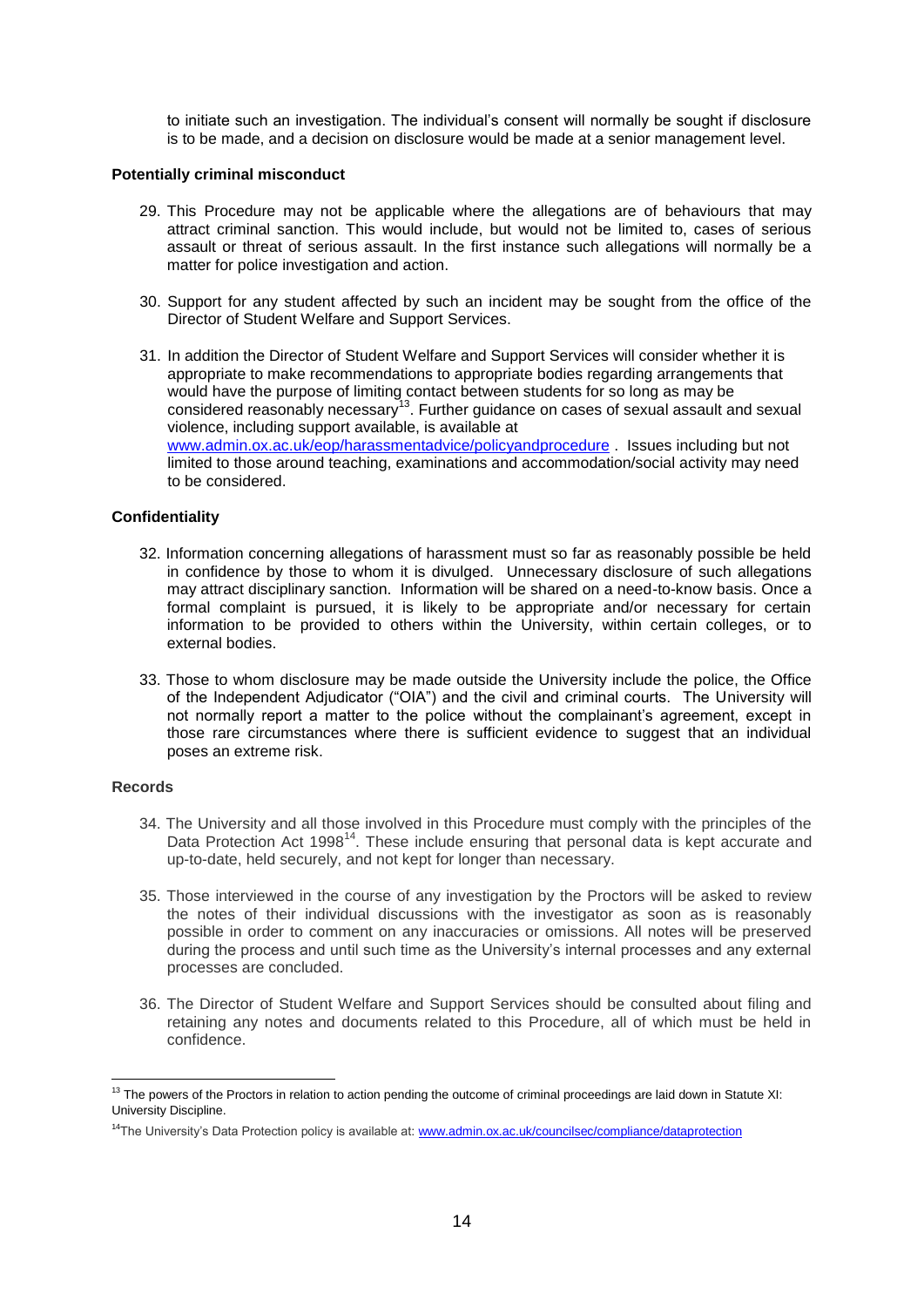# <span id="page-14-0"></span>**Annexe C: Sources of advice**

- 1. The sources of advice set out below are available to:
	- anyone who believes that s/he may be being harassed, and who wishes to discuss any concerns in confidence
	- anyone who has been told that his/her conduct is perceived as harassing.
- 2. The University's Harassment Advisory Service is available to staff and students. It comprises a network of around 300 voluntary advisors, supported by the University's Equality and Diversity Unit (EDU). Each department and college is expected to have at least two advisors, one man and one woman. Their details will be featured on noticeboards and websites, and those experiencing or accused of harassment are encouraged to contact their local advisor for support in the first instance.
- 3. If a local advisor is not available or it would not be appropriate to contact them (for example, if the individual were a close colleague or manager or supervisor) the central Harassment Line will provide details of another advisor, in confidence. Contact: (2)70760, or [harassment.line@admin.ox.ac.uk.](mailto:harassment.line@admin.ox.ac.uk)
- 4. The role of a harassment advisor is to listen non-judgementally to individuals' concerns and provide them with support by:
	- Guiding them through this Policy and relevant procedures, clarifying the options open to them and assisting them to resolve the matter informally where possible;
	- Where requested, supporting them through the resolution process, whether formal or informal;
	- Dealing with all cases with the utmost confidentiality except where there is an unacceptable risk to a student, a member of staff or to the institution; and
	- Referring them to another advisor where necessary or to other agencies or support systems as appropriate.
- 5. Harassment advisors do not:
	- Approach the alleged harasser in an attempt to mediate or resolve the matter;
	- Act as a representative or advocate; or
	- Act as a party to any formal stage of the complaint process, except in the role of providing support.

Full details may be found at [www.admin.ox.ac.uk/eop/harassmentadvice](http://www.admin.ox.ac.uk/eop/harassmentadvice) .

- 6. Members of staff may also contact local trade union representatives for support details may be found at [www.admin.ox.ac.uk/personnel/staffinfo/joint](http://www.admin.ox.ac.uk/personnel/staffinfo/joint) .
- 7. Students may also contact:
	- The Director of Student Welfare and Support Services' office [director.swss@admin.ox.ac.uk](mailto:director.swss@admin.ox.ac.uk)
	- The relevant college Welfare Officer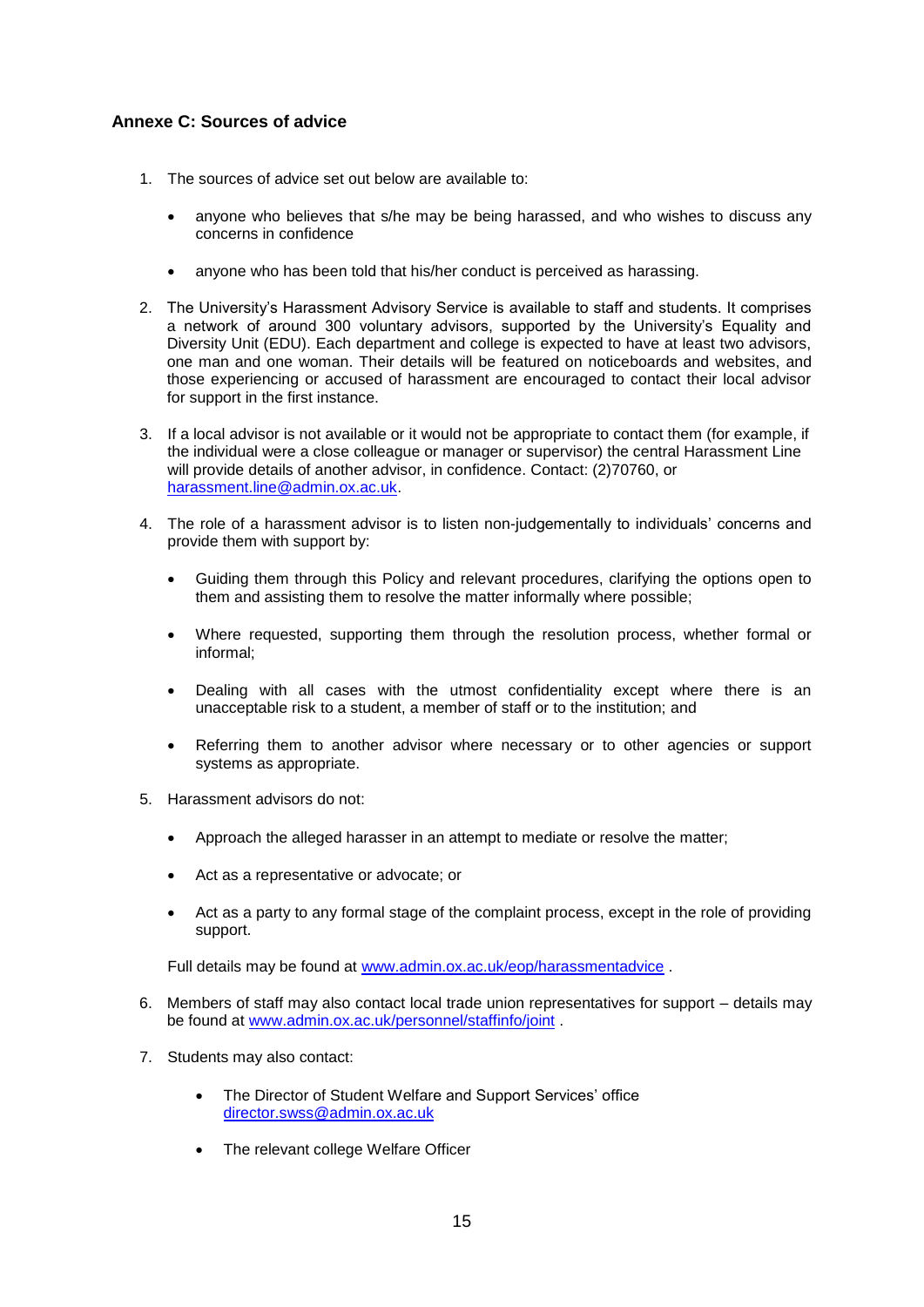- OUSU's Student Advice Service is independent from the University and provides impartial advice and guidance [ousu.org/advice/student-advice-service](http://ousu.org/advice/student-advice-service/) E-mail: [advice@ousu.org](mailto:advice@ousu.org) Telephone: 01865 288466
- The Proctors' Office [www.admin.ox.ac.uk/proctors/contact](http://www.admin.ox.ac.uk/proctors/contact) [proctors.office@proctors.ox.ac.uk](mailto:proctors.office@proctors.ox.ac.uk) 01865 (2)70090
- The Student Counselling Service [www.ox.ac.uk/students/welfare/counselling](http://www.ox.ac.uk/students/welfare/counselling) [counselling@admin.ox.ac.uk](mailto:counselling@admin.ox.ac.uk) 01865 270300
- Student Peer Supporters in the relevant college or department
- Nightline [users.ox.ac.uk/~nightln](http://users.ox.ac.uk/~nightln/) 01865 270 270 Skype: 'oxford nightline'
- 9. Other sources of general help, and information on how the Harassment Service is monitored and evaluated, can be found at: [www.admin.ox.ac.uk/eop/harassmentadvice.shtml.](http://www.admin.ox.ac.uk/eop/harassmentadvice.shtml)

Further guidance on resources in cases of sexual assault or sexual violence is available at [www.admin.ox.ac.uk/eop/harassmentadvice/policyandprocedure.](http://www.admin.ox.ac.uk/eop/harassmentadvice/policyandprocedure)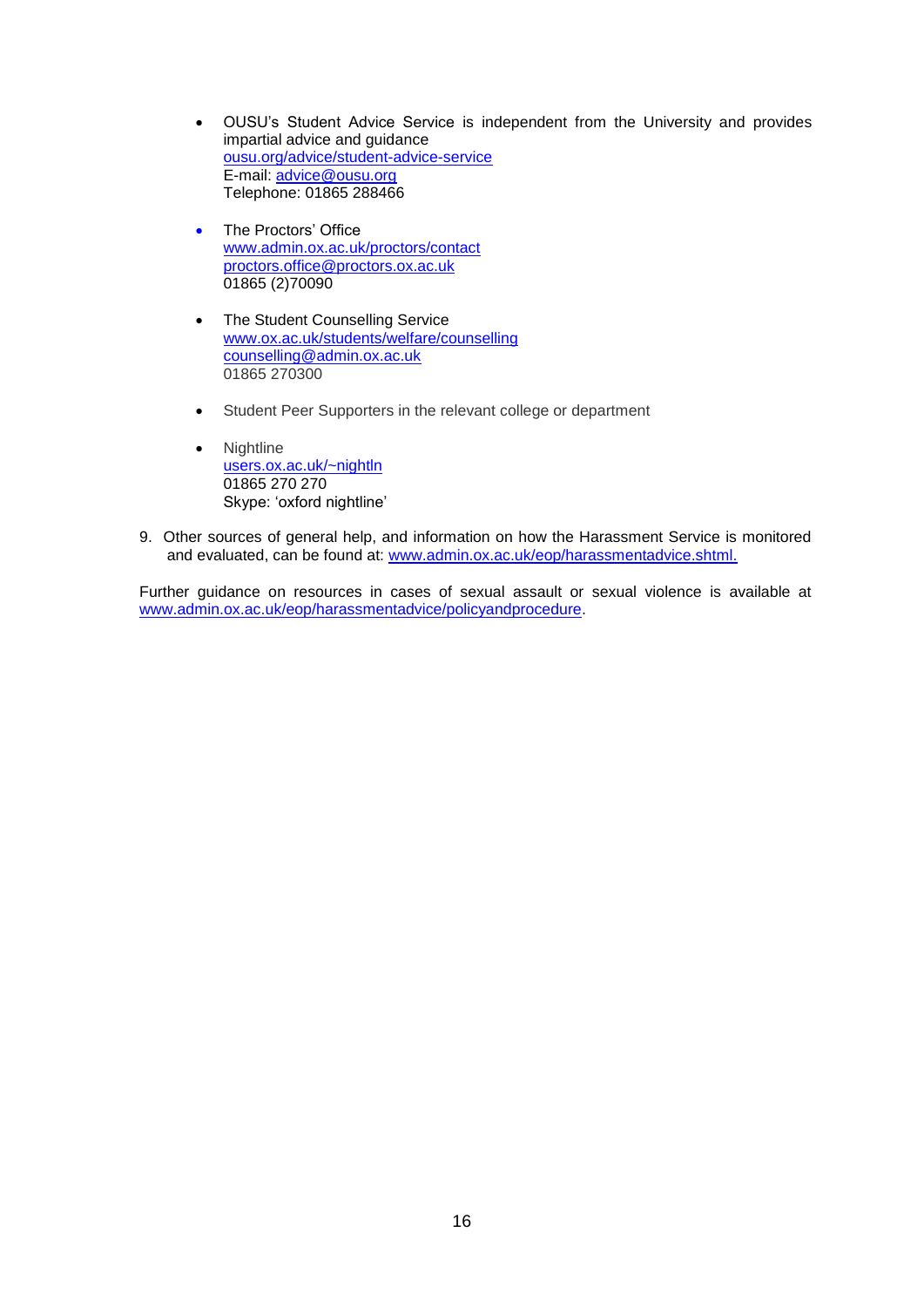# **Annex D—Guidance for staff on handling cases of sexual assault or sexual violence**

- 1. The University Policy and Procedures on harassment may not be applicable where the allegations are of behaviours that may attract criminal sanction. In such cases, student members can seek advice from the Director of Student Welfare and Support Services' office and/or approach the Police directly; and staff members can seek advice from the Director of Human Resources and/or approach the Police directly.
- 2 The student harassment Procedure states that in the first instance such allegations will normally be a matter for police investigation and action, but that support for any student affected by such an incident may be sought from the office of the Director of Student Welfare and Support Services. This guidance gives further information to staff on support and contacts for handling cases of sexual assault or sexual violence, and guidance on dealing with such cases.
- 3. If you are approached by an individual for advice and support in relation to any behaviour which was unwanted and which might have amounted to sexual assault or sexual violence, you should support him or her in contacting a staff or student advisor with particular welfare responsibilities. These include:

- 4. All information concerning sexual assault and sexual violence should be treated in confidence as far as possible and unnecessary disclosure may give rise to disciplinary action. Information should only be shared on a need-to-know basis. If you are concerned for an individual's immediate safety you should discuss this with them before any confidential information is disclosed to a third party. You will need to explain to the individual that they would need to agree to certain information being disclosed to a limited number of University and college staff in order for support to be put in place. This support may include making arrangements to limit contact between the parties concerned.
- 5. There may be circumstances in which confidentiality cannot be maintained, for example where in your opinion the complainant or other members of the community may be in serious or immediate danger. The individual's consent would normally be sought if disclosure is to be made, and a decision on disclosure would be made at a senior level. A member of staff might also be called to court in proceedings arising from an allegation of sexual assault or sexual violence, and might be obliged to provide evidence to the court.
- 6. These caveats to confidentiality should be explained to the individual concerned. If they are unwilling to accept these caveats, you should support the individual to contact support agencies that will deal with individuals on an anonymous basis:

<sup>15</sup> [www.admin.ox.ac.uk/eop/harassmentadvice/advisornetwork/](file:///C:/Users/admn1831/AppData/Local/Microsoft/Windows/Temporary%20Internet%20Files/Content.Outlook/QWQWWM4Z/www.admin.ox.ac.uk/eop/harassmentadvice/advisornetwork/)

<sup>16</sup> [ousu.org/advice/student-advice-service/](http://ousu.org/advice/student-advice-service/)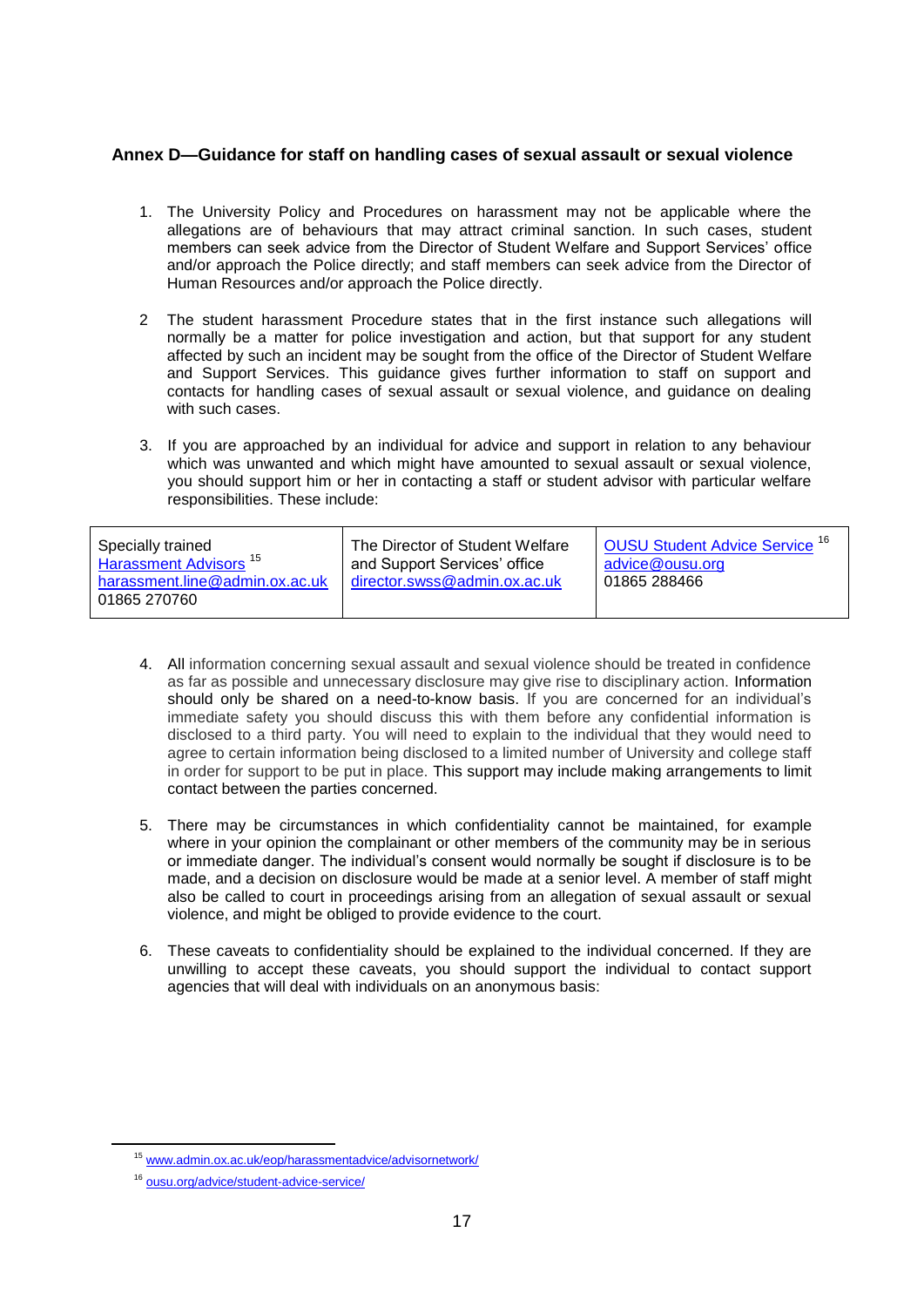| <b>Oxford Sexual Abuse &amp; Rape Crisis</b><br>Centre <sup>17</sup>                                                                                                                                | <b>Rape Crisis England and</b><br>Wales <sup>18</sup>                                                                                                                                            | SurvivorsUK <sup>19</sup><br>0845 122 1201                                                                                |
|-----------------------------------------------------------------------------------------------------------------------------------------------------------------------------------------------------|--------------------------------------------------------------------------------------------------------------------------------------------------------------------------------------------------|---------------------------------------------------------------------------------------------------------------------------|
| 01865 726 295 (24 hour<br>answerphone) or freephone 0800<br>783 6294                                                                                                                                | Freephone 0808 802 9999<br>(Every day 12.00pm-2.30pm)<br>and 7.00pm-9.30pm)                                                                                                                      | (Monday & Tuesday 7.00pm-<br>9.30pm and Thursday<br>12.00pm-2.30pm)                                                       |
| (Monday & Thursday 6.30pm-<br>9.00pm, Friday 11.30am-2.00pm<br>and Sunday 6.00pm-8.30pm)<br>support@osarcc.org.uk                                                                                   | A free telephone helpline<br>which can provide advice to<br>women and men.                                                                                                                       | A free and confidential<br>telephone helpline for men and<br>boys who are dealing with the<br>effects of sexual violence. |
| A free and confidential telephone<br>helpline, email support and support<br>groups for women and girls who are<br>dealing with the effects of sexual<br>violence, and supporters of all<br>genders. | <b>Independent Sexual Violence</b><br>Advocate (ISVA) <sup>20</sup><br>01865 725311<br>isva@osarcc.org.uk                                                                                        |                                                                                                                           |
|                                                                                                                                                                                                     | Provides emotional and<br>practical advice and support<br>for women over 18 who have<br>experienced rape, sexual<br>abuse or any other type of<br>sexual violence at any time in<br>their lives. |                                                                                                                           |

# **A: Handling the disclosure**

#### **Let the individual stay in control**

- 7. The pace and direction of your support should always be led by the individual. Sexual abuse or sexual violence can make an individual feel powerless and not in control. Individuals need to feel they can be in charge of their lives again and it is important to resist the temptation to take over by arranging and doing things that you think are best. Instead, let the individual talk about how they feel, while aiming to support them in any decision they need to take.
- 8. Individuals are often afraid of how others will react to what has happened to them. They may fear not being believed, embarrassment, having their experiences minimised or trivialised, or even rejection. It is important that your interaction does not prevent them from seeking further support, and you should avoid questions that could be seen as accusatory such as: "Why didn't you fight back/scream?", "Why didn't you do/say something sooner?".
- 9. It is important to remember that the reaction to sexual assault will vary from person to person; the individual may be angry, numb or have feelings of guilt. It is helpful not to have any preconceived expectations of how they will look and act, as this could affect your ability to empathise fully. Individuals will have differing priorities: some will want to report to the police, others will be concerned about pregnancy or sexually transmitted infection (STI). They might come to you in the immediate aftermath or want to discuss a historic case.
- 10. It is possible that the student will not have labelled their experience as 'sexual assault' or 'sexual violence' (or as 'harassment' or 'stalking'). It is important that you do not ask or prompt them to do this, but rather allow the student to come to this point in their own time. Given the distressing nature of these experiences, delayed labelling and responses more generally are common. If it has taken the student a long time to label their experience, or to realise that

<sup>17</sup> [www.oxfordrapecrisis.net](file:///C:/Users/admn1831/AppData/Local/Microsoft/Windows/Temporary%20Internet%20Files/Content.Outlook/QWQWWM4Z/www.oxfordrapecrisis.net)

<sup>18</sup> [www.rapecrisis.org.uk](http://www.rapecrisis.org.uk/)

<sup>&</sup>lt;sup>19</sup> [www.survivorsuk.org](http://www.survivorsuk.org/)

<sup>20</sup> [osarcc2.d7.ox4.org/content/advocacy-advice](http://osarcc2.d7.ox4.org/content/advocacy-advice)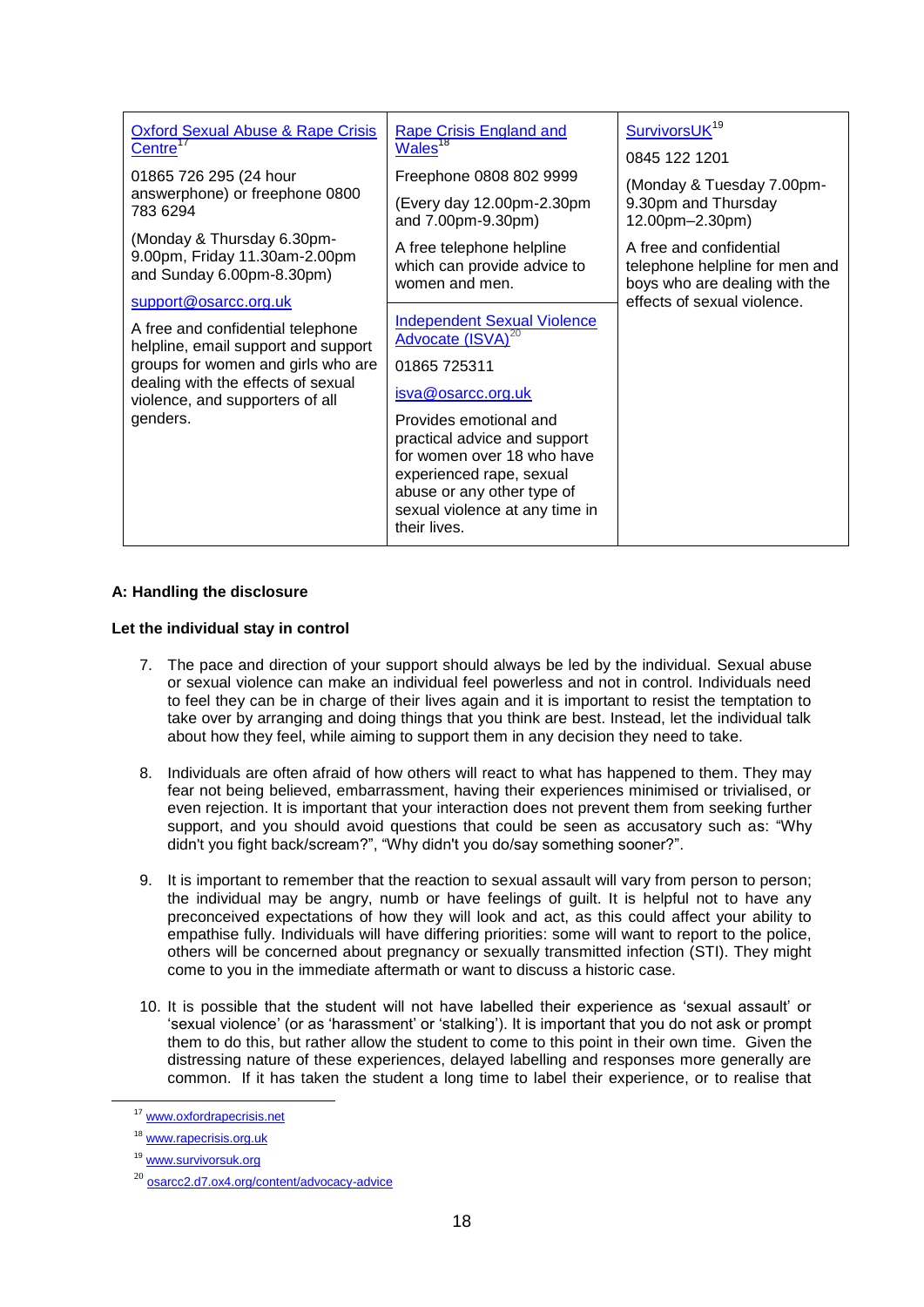they wish to seek help, this does not mean that the student is any less likely to be honest or in need of help. Given there is no formulaic pathway of support, below are practical considerations you should be aware of.

#### **In the event of a recent incident of sexual violence**

11. If relevant, let the individual know that there are external personnel who are trained to gather early medical evidence, and inform them that early evidence may be crucial if they want to proceed with a prosecution at any later stage. As well as gathering evidence, important medical treatment can be offered. The individual has two options:

### **[Sexual Assault Referral Centre](http://www.nhs.uk/Livewell/Sexualhealth/Pages/Sexualassault.aspx)<sup>21</sup> - if the individual does not want to contact the police immediately**

SARCs have specially trained experienced professionals who can give medical help and advice. They can store forensic results until the individual makes up their mind whether or not to report to the police and can support them through the immediate trauma.

You should always contact the SARC before travelling; whilst they operate a 24 hour service they do need to ensure the relevant staff are available.

You will need to accompany the individual to a SARC or arrange for someone else to do so, and ensure that the individual does not need to pay for transport. The nearest SARCs are:

| Swindon Sanctuary <sup>22</sup>       | <b>Solace Centre</b> <sup>23</sup> - Bletchley | <b>Solace Centre - Slough</b>  |
|---------------------------------------|------------------------------------------------|--------------------------------|
| The Gables                            | Sherwood Drive                                 | <b>NHS Upton Park Hospital</b> |
| Shrivenham Road                       | <b>Bletchley</b>                               | <b>Albert Street</b>           |
| South Marston                         | <b>Milton Keynes</b>                           | Slough                         |
| Swindon                               | <b>MK3 6TP</b>                                 | SL <sub>1</sub> 2BJ            |
| SN <sub>3</sub> 4RB                   | Tel: 0845 519 7638                             | Tel: 01753 821441              |
| Tel: 0808 168 0024 (24 hour helpline) |                                                |                                |
|                                       |                                                |                                |

# **[Specially Trained Officers \(STOs\) at Thames Valley Police](http://www.thamesvalley.police.uk/reptcr.htm)<sup>24</sup> - if the individual does want to make a report to the Police immediately.**

Non-emergency telephone 101; emergency telephone 999.

Note that approaching the Police binds the Police to investigate if they believe a crime has been committed.

The STOs will facilitate the care of the individual from initial report, through medical examination, interview and subsequent investigation. They will then identify and engage the most appropriate methods of support.

#### **[Protect and preserve evidence](http://www.thamesvalley.police.uk/crprev/crprev/crprev-pers/crprev-pers-sexualassault/crprev-pers-sexualassault-ssa/crprev-pers-sexualassault-ssa-inv.htm)**

12. In either case, in the event of a recent assault, the individual should be advised not to:

- a. Use the lavatory or discard underwear or sanitary products
- b. Wash, shower, bathe or shave
- c. Wash their hands

<sup>21</sup> [www.nhs.uk/Livewell/Sexualhealth/Pages/Sexualassault.aspx](file:///C:/Users/admn1831/AppData/Local/Microsoft/Windows/Temporary%20Internet%20Files/Content.Outlook/QWQWWM4Z/www.nhs.uk/Livewell/Sexualhealth/Pages/Sexualassault.aspx)

<sup>22</sup> [www.swindonsanctuary.co.uk](http://www.swindonsanctuary.co.uk/)

<sup>23</sup> [www.solacesarc.org.uk](http://www.solacesarc.org.uk/)

<sup>24</sup> [www.thamesvalley.police.uk/reptcr.htm](file:///C:/Users/admn1831/AppData/Local/Microsoft/Windows/Temporary%20Internet%20Files/Content.Outlook/QWQWWM4Z/www.thamesvalley.police.uk/reptcr.htm)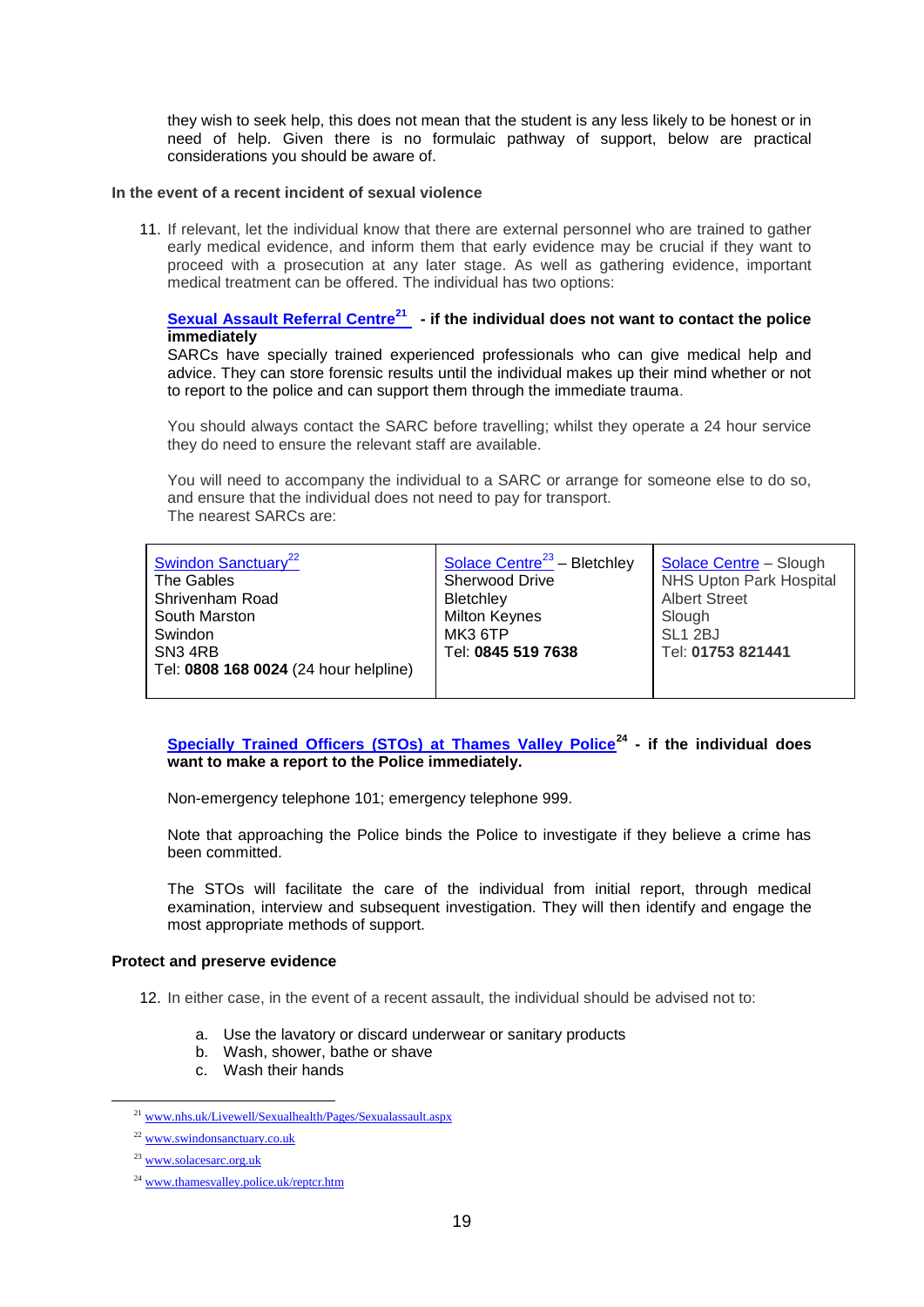- d. Remove, wash, discard or destroy clothing worn or bedding and towels used at the time of the incident or subsequent to it
- e. Drink or eat anything, including non-essential medication
- f. Clean their teeth
- g. Smoke
- h. Disturb the scene or allow other people or animals to enter areas where the incident took place, where possible.

Non-physical evidence, such as relevant texts, social media messages and emails should be preserved.

13. If attending a SARC or police station, it is important to bring any underwear or clothing worn at the time of the incident in a plastic bag, if not being worn for the journey. The place of the incident should be made secure if possible.

#### **In the event of an historic incident**

14. The guidance in paragraph 11 applies; however it is advisable to telephone the SARC before making a journey to establish whether they are likely to be able to gather any medical evidence.

### **If the individual decides not to report**

- 15. A decision not to visit a SARC or report to the police is still a valid decision and the individual's wishes should be respected. However it is important that they retain relevant evidence, in so far as this is possible, in case they change their mind in the future.
- 16. An individual who does not want to go to a SARC or the police, is advised to seek medical attention from their college doctor or nurse, local GP or A&E. The local GUM (Genito-Urinary Medicine) Clinic can provide morning-after pills, tests for STIs and anti-retroviral medication.

**[GUM Clinic](http://www.sexualhealthoxfordshire.nhs.uk/)<sup>25</sup>** Churchill Hospital Old Road Oxford OX3 7LE Tel: 01865 231231

# **Keeping records**

-

17. A member of staff to whom an allegation of sexual assault is made is advised to make a note of what has been disclosed, either in the presence of the individual (with their permission) or as soon as possible thereafter. You may be asked to act as a witness in any criminal proceedings and a contemporaneous note will be valuable. The notes should be stored in  $\alpha$  accordance with the principles of the Data Protection Act<sup>26</sup> and should not normally be disclosed without the individual's permission.

# **B: Supporting the individual**

18. If the alleged perpetrator and the complainant are in the same college or department, contact between them will need to be managed, including contact through teaching, examinations, accommodation and social activity. The Director of Student Welfare and Support Services can advise and make recommendations to the appropriate bodies on such situations, including

<sup>25</sup> [www.sexualhealthoxfordshire.nhs.uk](http://www.sexualhealthoxfordshire.nhs.uk/)

<sup>26</sup> [www.admin.ox.ac.uk/councilsec/compliance/dataprotection](http://www.admin.ox.ac.uk/councilsec/compliance/dataprotection)